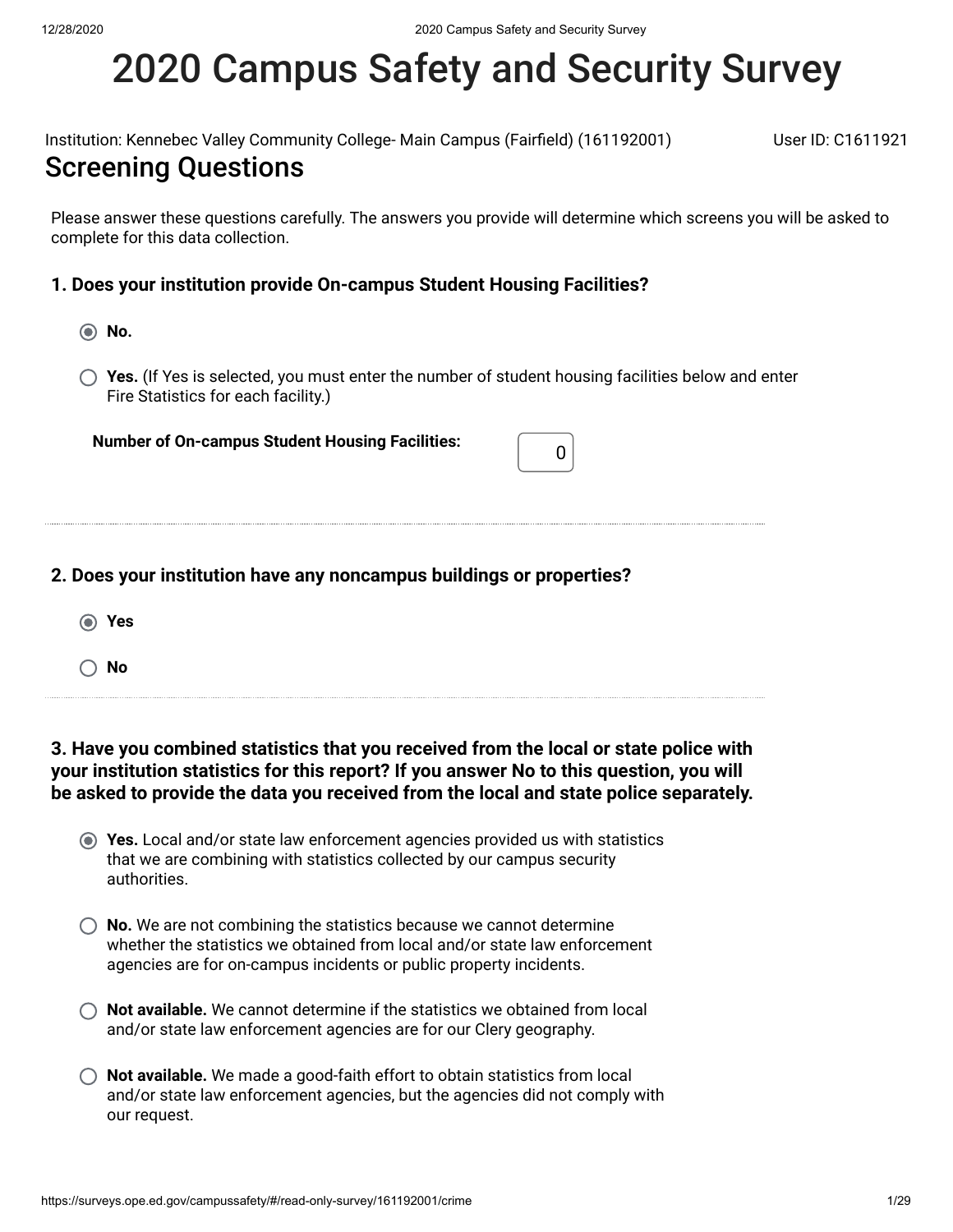# Criminal Offenses - On campus

For each of the following criminal offenses, enter the number reported to have occurred On Campus.

| Criminal<br>. | ital occurrences Un<br>mous<br>$\sim$ |
|---------------|---------------------------------------|
| <b></b>       |                                       |

|                                                                       | 2017      | 2018      | 2019      |
|-----------------------------------------------------------------------|-----------|-----------|-----------|
| a. Murder/Non-negligent manslaughter                                  | $\pmb{0}$ | $\pmb{0}$ | $\pmb{0}$ |
| b. Manslaughter by Negligence                                         | $\pmb{0}$ | $\pmb{0}$ | $\pmb{0}$ |
| c. Rape                                                               | $\pmb{0}$ | $\pmb{0}$ | ${\bf 0}$ |
| d. Fondling                                                           | $\pmb{0}$ | $\pmb{0}$ | $\pmb{0}$ |
| e. Incest                                                             | $\pmb{0}$ | $\pmb{0}$ | $\pmb{0}$ |
| f. Statutory rape                                                     | $\pmb{0}$ | $\pmb{0}$ | ${\bf 0}$ |
| g. Robbery                                                            | $\pmb{0}$ | $\pmb{0}$ | ${\bf 0}$ |
| h. Aggravated assault                                                 | $\pmb{0}$ | $\pmb{0}$ | $\pmb{0}$ |
| i. Burglary                                                           | $\pmb{0}$ | $\pmb{0}$ | ${\bf 0}$ |
| j. Motor vehicle theft<br>(Do not include theft from a motor vehicle) | $\pmb{0}$ | $\pmb{0}$ | ${\bf 0}$ |
| k. Arson                                                              | $\pmb{0}$ | $\pmb{0}$ | $\pmb{0}$ |

### **Caveat:**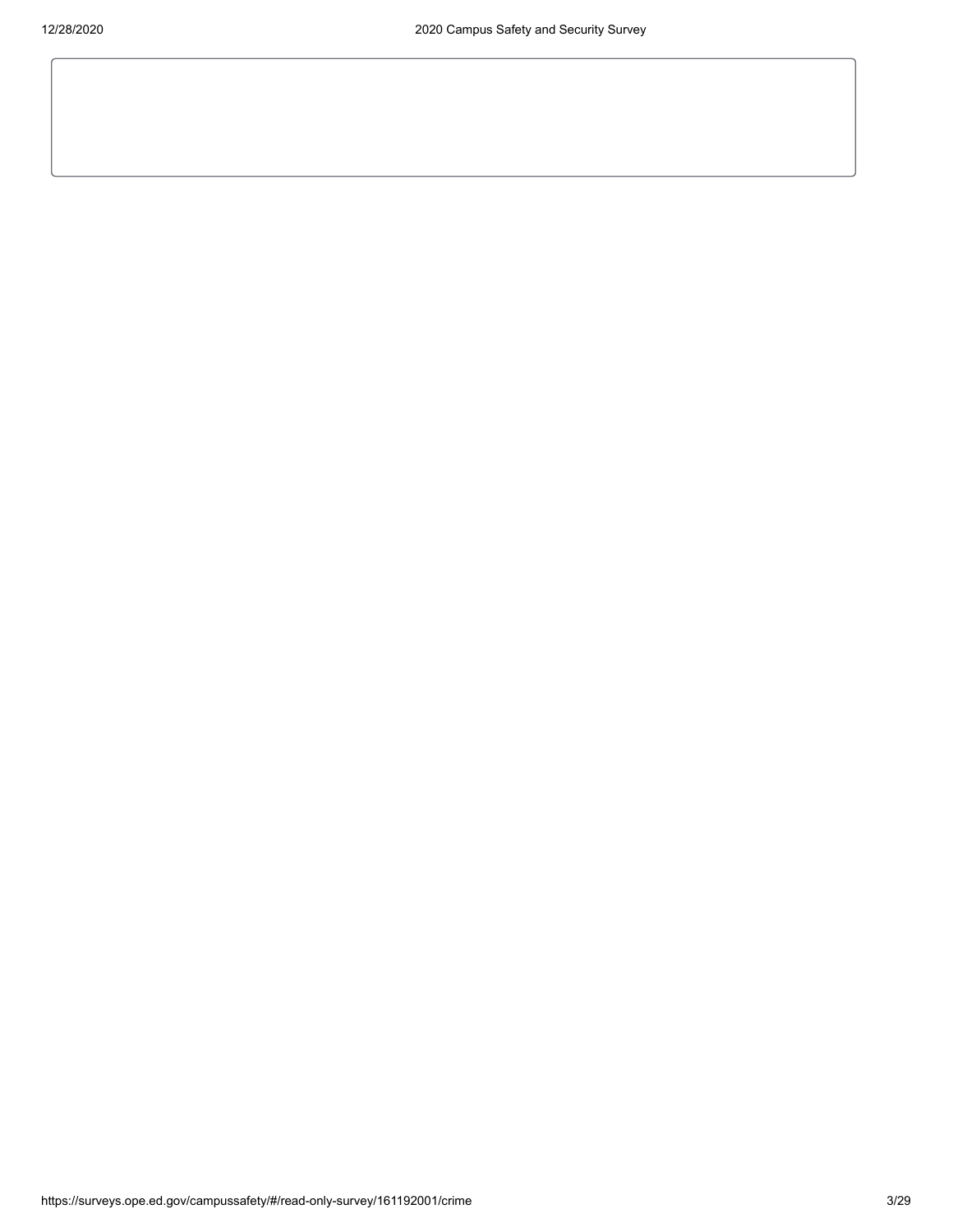# Criminal Offenses - Noncampus

For each of the following criminal offenses, enter the number reported to have occurred in or on <u>Noncampus</u> buildings or property.

| Criminal offense                                                      | Total occurrences in<br>or on Noncampus buildings or property |                  |                  |  |  |  |
|-----------------------------------------------------------------------|---------------------------------------------------------------|------------------|------------------|--|--|--|
|                                                                       | 2017                                                          | 2018             | 2019             |  |  |  |
| a. Murder/Non-negligent manslaughter                                  |                                                               | $\pmb{0}$        | $\pmb{0}$        |  |  |  |
| b. Manslaughter by Negligence                                         |                                                               | $\pmb{0}$        | $\pmb{0}$        |  |  |  |
| c. Rape                                                               |                                                               | $\mathbf 0$      | $\pmb{0}$        |  |  |  |
| d. Fondling                                                           |                                                               | $\pmb{0}$        | $\boldsymbol{0}$ |  |  |  |
| e. Incest                                                             |                                                               | $\boldsymbol{0}$ | $\pmb{0}$        |  |  |  |
| f. Statutory rape                                                     |                                                               | $\pmb{0}$        | $\pmb{0}$        |  |  |  |
| g. Robbery                                                            |                                                               | $\boldsymbol{0}$ | $\pmb{0}$        |  |  |  |
| h. Aggravated assault                                                 |                                                               | $\pmb{0}$        | $\pmb{0}$        |  |  |  |
| i. Burglary                                                           |                                                               | $\boldsymbol{0}$ | $\pmb{0}$        |  |  |  |
| j. Motor vehicle theft<br>(Do not include theft from a motor vehicle) |                                                               | $\pmb{0}$        | $\pmb{0}$        |  |  |  |
| k. Arson                                                              |                                                               | $\pmb{0}$        | $\pmb{0}$        |  |  |  |

### **Caveat:**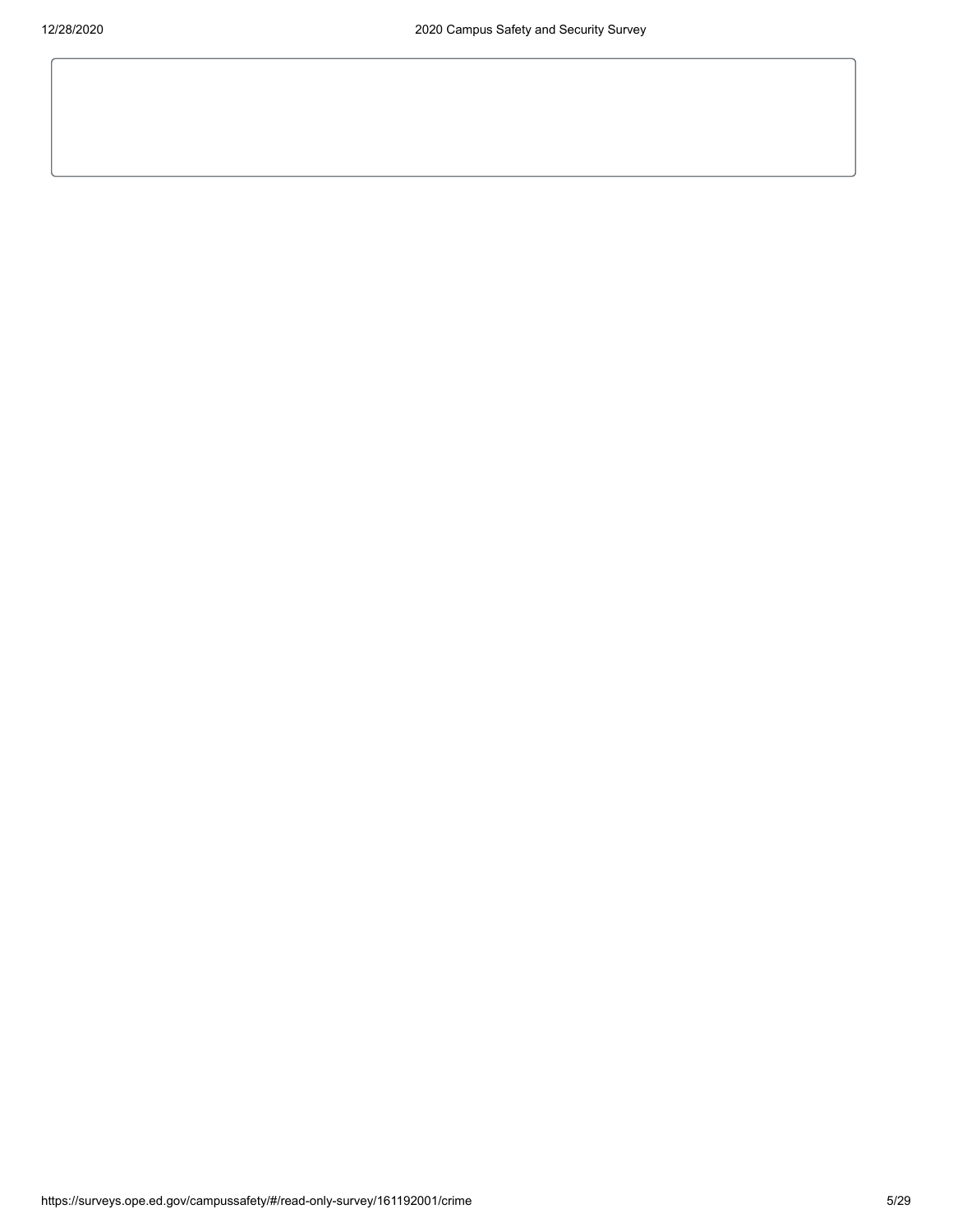# Criminal Offenses - Public Property

For each of the following criminal offenses, enter the number reported to have occurred on Public Property.

| Criminal offense | <b>Total occurrences on Public Property</b> |
|------------------|---------------------------------------------|
|                  |                                             |

|                                                                       | 2017      | 2018      | 2019      |
|-----------------------------------------------------------------------|-----------|-----------|-----------|
| a. Murder/Non-negligent manslaughter                                  | $\pmb{0}$ | $\pmb{0}$ | $\pmb{0}$ |
| b. Manslaughter by Negligence                                         | $\pmb{0}$ | $\pmb{0}$ | $\pmb{0}$ |
| c. Rape                                                               | $\pmb{0}$ | $\pmb{0}$ | $\pmb{0}$ |
| d. Fondling                                                           | $\pmb{0}$ | $\pmb{0}$ | $\pmb{0}$ |
| e. Incest                                                             | $\pmb{0}$ | $\pmb{0}$ | $\pmb{0}$ |
| f. Statutory rape                                                     | $\pmb{0}$ | $\pmb{0}$ | $\pmb{0}$ |
| g. Robbery                                                            | $\pmb{0}$ | $\pmb{0}$ | $\pmb{0}$ |
| h. Aggravated assault                                                 | $\pmb{0}$ | $\pmb{0}$ | $\pmb{0}$ |
| i. Burglary                                                           | $\pmb{0}$ | $\pmb{0}$ | $\pmb{0}$ |
| j. Motor vehicle theft<br>(Do not include theft from a motor vehicle) | $\pmb{0}$ | $\pmb{0}$ | $\pmb{0}$ |
| k. Arson                                                              | $\pmb{0}$ | $\pmb{0}$ | $\pmb{0}$ |

#### **Caveat:**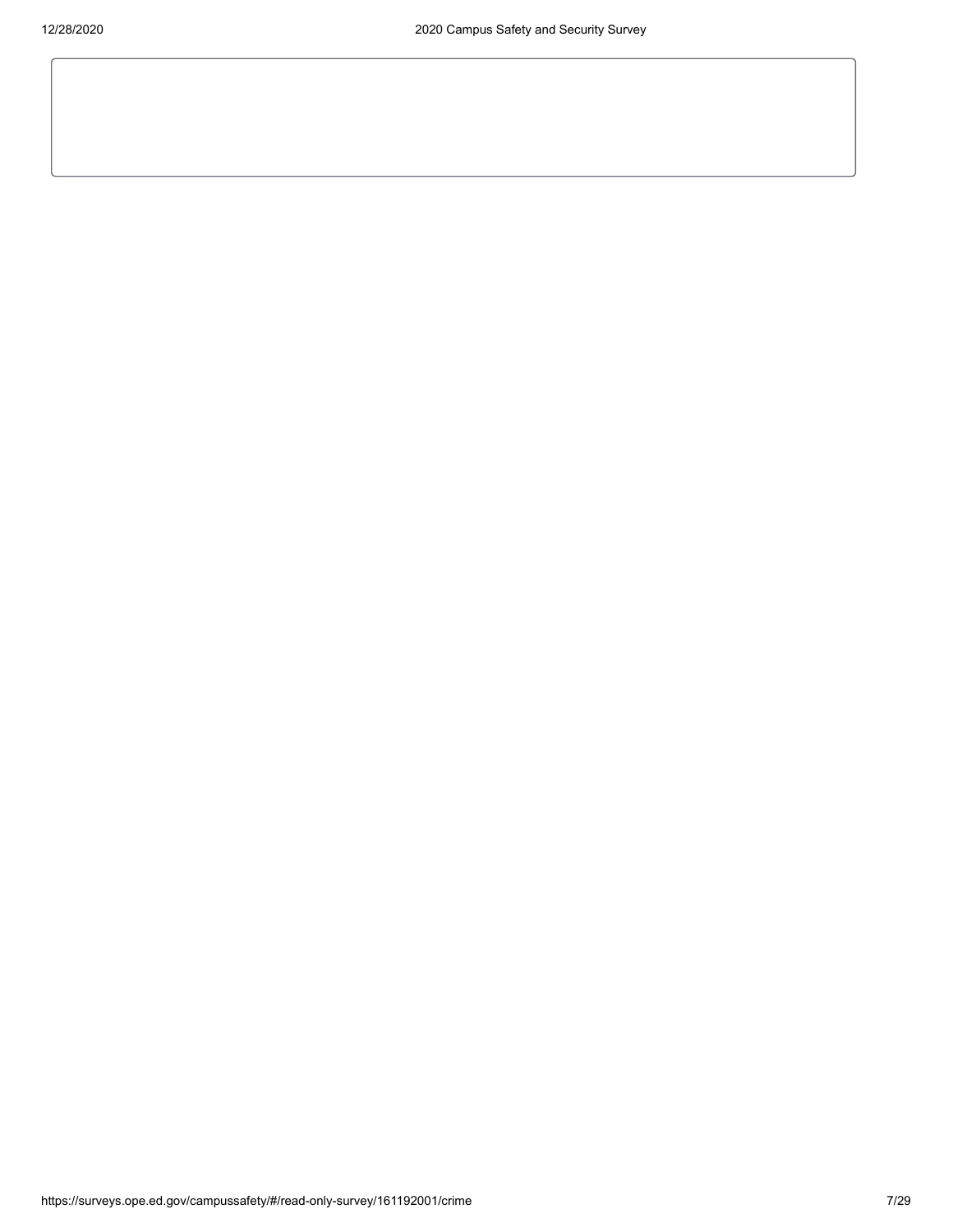# Hate Crimes - On campus

For the criminal offenses listed below, first enter the total number of <u>Hate Crimes</u> that were reported to have occurred <u>On campus</u>. Then break down each total by category of bias (e.g., race, religion).

| <b>Criminal offense</b>                                                  | <b>Total</b>     |                  |                  |                                        |                                      | Occurrences of Hate crimes (Category of Bias for crimes) |                  |
|--------------------------------------------------------------------------|------------------|------------------|------------------|----------------------------------------|--------------------------------------|----------------------------------------------------------|------------------|
|                                                                          |                  | Race             | <b>Religion</b>  | <b>Sexual</b><br>Gender<br>orientation | Gender<br><b>Identity</b>            | <b>Disability Ethnicity National</b>                     | <b>Origin</b>    |
| a.<br>Murder/ Non-negligent<br>manslaughter                              | $\boldsymbol{0}$ | $\pmb{0}$        | $\pmb{0}$        | $\boldsymbol{0}$                       | $\boldsymbol{0}$<br>$\boldsymbol{0}$ | $\pmb{0}$<br>$\pmb{0}$                                   | $\boldsymbol{0}$ |
| c. Rape                                                                  | 0                | $\bf{0}$         | $\boldsymbol{0}$ | $\boldsymbol{0}$                       | $\pmb{0}$<br>$\boldsymbol{0}$        | $\pmb{0}$<br>$\pmb{0}$                                   | $\pmb{0}$        |
| d. Fondling                                                              | $\boldsymbol{0}$ | $\pmb{0}$        | $\pmb{0}$        | $\pmb{0}$                              | $\pmb{0}$<br>$\boldsymbol{0}$        | $\pmb{0}$<br>$\pmb{0}$                                   | $\pmb{0}$        |
| e. Incest                                                                | 0                | $\boldsymbol{0}$ | $\boldsymbol{0}$ | $\pmb{0}$                              | $\pmb{0}$<br>$\pmb{0}$               | $\pmb{0}$<br>$\mathbf 0$                                 | $\pmb{0}$        |
| f. Statutory rape                                                        | $\pmb{0}$        | $\pmb{0}$        | $\pmb{0}$        | $\pmb{0}$                              | $\boldsymbol{0}$<br>$\mathbf 0$      | $\pmb{0}$<br>$\pmb{0}$                                   | $\pmb{0}$        |
| g. Robbery                                                               | 0                | $\boldsymbol{0}$ | $\boldsymbol{0}$ | $\pmb{0}$                              | $\pmb{0}$<br>$\pmb{0}$               | $\pmb{0}$<br>$\mathbf 0$                                 | $\pmb{0}$        |
| h. Aggravated assault                                                    | $\pmb{0}$        | $\pmb{0}$        | $\pmb{0}$        | $\boldsymbol{0}$                       | $\pmb{0}$<br>$\mathbf 0$             | $\pmb{0}$<br>$\pmb{0}$                                   | $\pmb{0}$        |
| i. Burglary                                                              | 0                | $\boldsymbol{0}$ | $\mathbf 0$      | $\pmb{0}$                              | $\pmb{0}$<br>$\pmb{0}$               | $\pmb{0}$<br>0                                           | $\pmb{0}$        |
| j. Motor vehicle theft<br>(Do not include theft from a<br>motor vehicle) | 0                | $\pmb{0}$        | $\pmb{0}$        | $\pmb{0}$                              | $\pmb{0}$<br>$\pmb{0}$               | $\pmb{0}$<br>0                                           | $\boldsymbol{0}$ |
| k. Arson                                                                 | 0                | $\pmb{0}$        | $\pmb{0}$        | $\pmb{0}$                              | $\pmb{0}$<br>$\pmb{0}$               | $\pmb{0}$<br>$\pmb{0}$                                   | $\pmb{0}$        |
| I. Simple assault                                                        | $\pmb{0}$        | $\pmb{0}$        | $\pmb{0}$        | $\pmb{0}$                              | $\pmb{0}$<br>$\pmb{0}$               | $\pmb{0}$<br>$\pmb{0}$                                   | $\pmb{0}$        |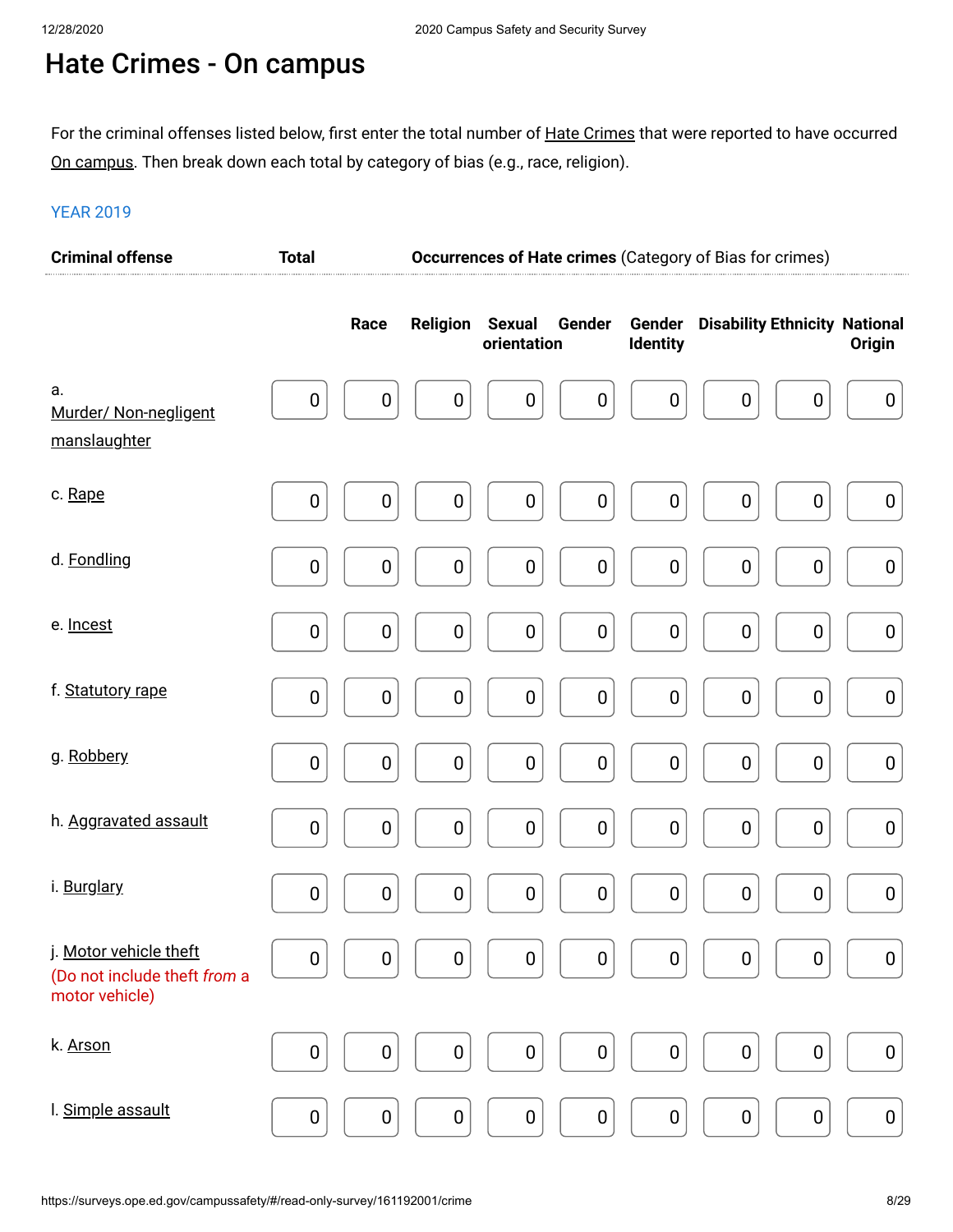| m. Larceny-theft                                   | 0<br>0<br>0<br>0<br>0<br>0<br>0 |
|----------------------------------------------------|---------------------------------|
| n. Intimidation                                    | 0<br>0<br>0<br>0<br>0<br>0<br>0 |
| 0.<br>Destruction/damage/<br>vandalism of property | 0<br>0<br>0<br>0<br>0<br>0<br>0 |

| <b>Criminal offense</b>                                                  | <b>Total</b> |             | <b>Occurrences of Hate crimes (Category of Bias for crimes)</b> |                              |                  |                    |                                      |             |                  |
|--------------------------------------------------------------------------|--------------|-------------|-----------------------------------------------------------------|------------------------------|------------------|--------------------|--------------------------------------|-------------|------------------|
|                                                                          |              | Race        | <b>Religion</b>                                                 | <b>Sexual</b><br>orientation | Gender           | Gender<br>Identity | <b>Disability Ethnicity National</b> |             | Origin           |
| a.<br>Murder/ Non-negligent<br>manslaughter                              | $\pmb{0}$    | $\pmb{0}$   | $\pmb{0}$                                                       | $\boldsymbol{0}$             | $\boldsymbol{0}$ | $\boldsymbol{0}$   | $\boldsymbol{0}$                     | $\mathbf 0$ | $\boldsymbol{0}$ |
| c. Rape                                                                  | $\pmb{0}$    | $\pmb{0}$   | $\pmb{0}$                                                       | $\pmb{0}$                    | $\boldsymbol{0}$ | $\pmb{0}$          | $\pmb{0}$                            | $\pmb{0}$   | $\pmb{0}$        |
| d. Fondling                                                              | $\pmb{0}$    | 0           | $\pmb{0}$                                                       | $\pmb{0}$                    | $\pmb{0}$        | $\pmb{0}$          | $\pmb{0}$                            | $\pmb{0}$   | $\pmb{0}$        |
| e. Incest                                                                | $\pmb{0}$    | 0           | $\pmb{0}$                                                       | $\pmb{0}$                    | $\boldsymbol{0}$ | $\pmb{0}$          | $\pmb{0}$                            | $\pmb{0}$   | $\pmb{0}$        |
| f. Statutory rape                                                        | $\pmb{0}$    | $\pmb{0}$   | $\pmb{0}$                                                       | $\pmb{0}$                    | $\pmb{0}$        | $\pmb{0}$          | $\pmb{0}$                            | $\pmb{0}$   | $\pmb{0}$        |
| g. Robbery                                                               | $\pmb{0}$    | $\mathbf 0$ | $\pmb{0}$                                                       | $\pmb{0}$                    | $\pmb{0}$        | $\pmb{0}$          | $\pmb{0}$                            | $\pmb{0}$   | $\pmb{0}$        |
| h. Aggravated assault                                                    | $\pmb{0}$    | $\pmb{0}$   | $\pmb{0}$                                                       | $\pmb{0}$                    | $\pmb{0}$        | $\pmb{0}$          | $\pmb{0}$                            | $\pmb{0}$   | $\pmb{0}$        |
| i. Burglary                                                              | $\pmb{0}$    | $\pmb{0}$   | $\pmb{0}$                                                       | $\pmb{0}$                    | $\pmb{0}$        | $\pmb{0}$          | $\pmb{0}$                            | $\pmb{0}$   | $\pmb{0}$        |
| j. Motor vehicle theft<br>(Do not include theft from a<br>motor vehicle) | $\pmb{0}$    | 0           | $\pmb{0}$                                                       | $\pmb{0}$                    | $\pmb{0}$        | $\pmb{0}$          | $\pmb{0}$                            | $\pmb{0}$   | $\pmb{0}$        |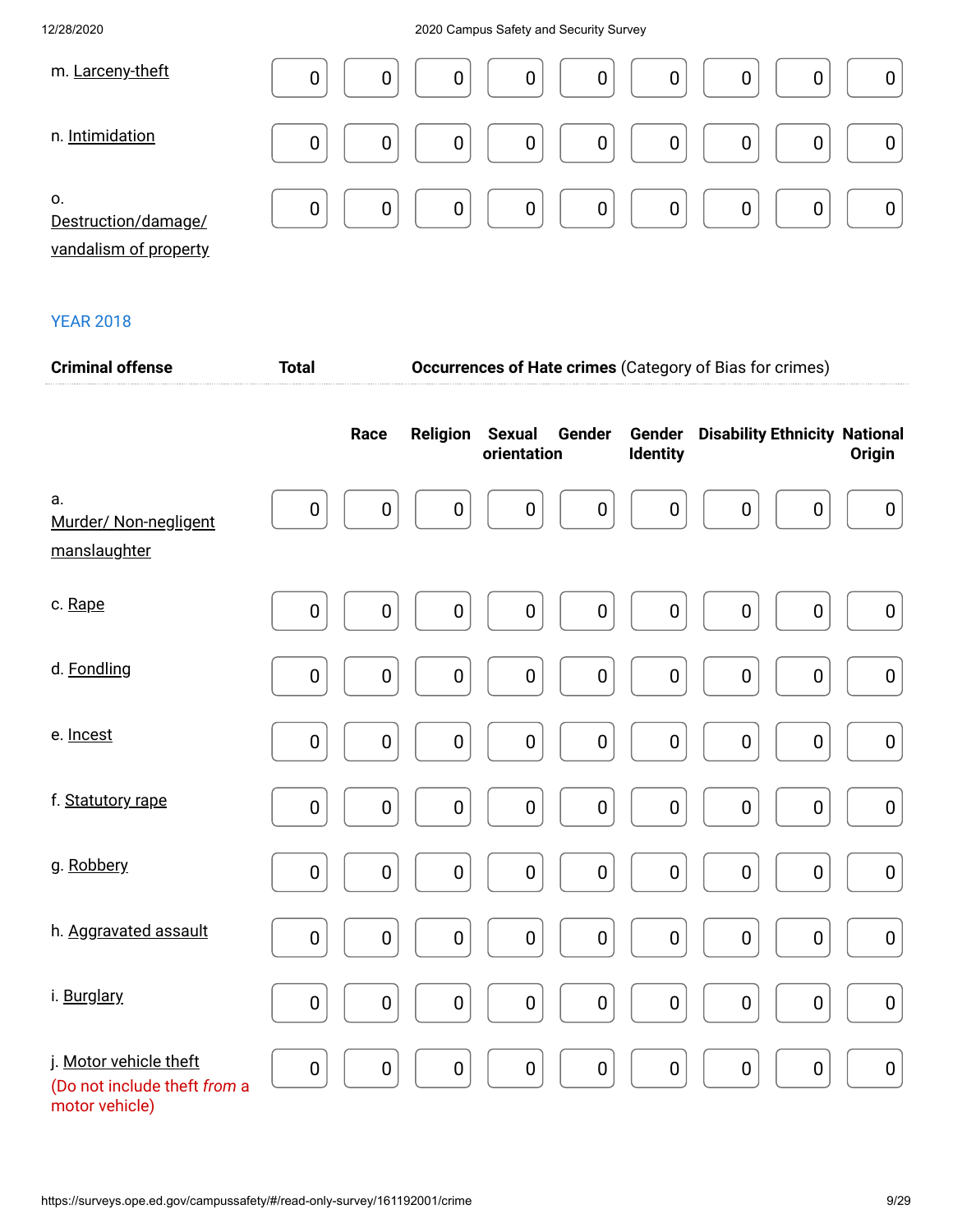| k. Arson                                           | $\mathbf 0$ | $\boldsymbol{0}$ | $\boldsymbol{0}$ | $\boldsymbol{0}$ | $\mathbf 0$      | $\boldsymbol{0}$ | $\boldsymbol{0}$ | 0                | $\boldsymbol{0}$ |
|----------------------------------------------------|-------------|------------------|------------------|------------------|------------------|------------------|------------------|------------------|------------------|
| I. Simple assault                                  | $\mathbf 0$ | $\mathbf 0$      | $\boldsymbol{0}$ | $\boldsymbol{0}$ | $\boldsymbol{0}$ | $\boldsymbol{0}$ | $\boldsymbol{0}$ | $\mathbf 0$      | $\boldsymbol{0}$ |
| m. Larceny-theft                                   | $\mathbf 0$ | $\mathbf 0$      | $\boldsymbol{0}$ | $\mathbf 0$      | $\mathbf 0$      | $\boldsymbol{0}$ | $\boldsymbol{0}$ | $\mathbf 0$      | $\boldsymbol{0}$ |
| n. Intimidation                                    | $\mathbf 0$ | $\mathbf 0$      | $\boldsymbol{0}$ | $\mathbf 0$      | $\mathbf 0$      | $\boldsymbol{0}$ | $\mathbf 0$      | $\mathbf 0$      | $\pmb{0}$        |
| 0.<br>Destruction/damage/<br>vandalism of property | $\mathbf 0$ | $\mathbf 0$      | $\boldsymbol{0}$ | $\mathbf 0$      | $\mathbf 0$      | $\mathbf 0$      | $\pmb{0}$        | $\boldsymbol{0}$ | $\pmb{0}$        |

| <b>Criminal offense</b>                     | <b>Total</b> |                  | <b>Occurrences of Hate crimes (Category of Bias for crimes)</b> |                              |                  |                           |                                      |                  |                  |  |
|---------------------------------------------|--------------|------------------|-----------------------------------------------------------------|------------------------------|------------------|---------------------------|--------------------------------------|------------------|------------------|--|
|                                             |              | Race             | Religion                                                        | <b>Sexual</b><br>orientation | Gender           | Gender<br><b>Identity</b> | <b>Disability Ethnicity National</b> |                  | Origin           |  |
| a.<br>Murder/ Non-negligent<br>manslaughter | $\bf{0}$     | $\mathbf 0$      | $\boldsymbol{0}$                                                | $\mathbf 0$                  | $\mathbf 0$      | $\boldsymbol{0}$          | $\boldsymbol{0}$                     | 0                | $\boldsymbol{0}$ |  |
| c. Rape                                     | $\pmb{0}$    | $\boldsymbol{0}$ | $\pmb{0}$                                                       | $\pmb{0}$                    | $\pmb{0}$        | $\boldsymbol{0}$          | $\boldsymbol{0}$                     | $\boldsymbol{0}$ | $\boldsymbol{0}$ |  |
| d.Fondling                                  | $\pmb{0}$    | $\pmb{0}$        | $\pmb{0}$                                                       | $\pmb{0}$                    | $\pmb{0}$        | $\mathbf 0$               | 0                                    | $\pmb{0}$        | $\pmb{0}$        |  |
| e. Incest                                   | $\mathbf 0$  | $\mathbf 0$      | $\pmb{0}$                                                       | $\mathbf 0$                  | $\mathbf 0$      | $\pmb{0}$                 | $\boldsymbol{0}$                     | $\bf{0}$         | $\pmb{0}$        |  |
| f. Statutory rape                           | $\mathbf 0$  | $\mathbf 0$      | $\mathbf 0$                                                     | $\mathbf 0$                  | $\mathbf 0$      | $\boldsymbol{0}$          | $\pmb{0}$                            | $\mathbf 0$      | $\pmb{0}$        |  |
| g. Robbery                                  | $\mathbf 0$  | $\pmb{0}$        | $\pmb{0}$                                                       | $\boldsymbol{0}$             | $\pmb{0}$        | $\boldsymbol{0}$          | $\pmb{0}$                            | $\pmb{0}$        | $\pmb{0}$        |  |
| h. Aggravated assault                       | $\pmb{0}$    | $\mathbf 0$      | $\pmb{0}$                                                       | $\pmb{0}$                    | $\boldsymbol{0}$ | $\pmb{0}$                 | $\pmb{0}$                            | $\pmb{0}$        | $\pmb{0}$        |  |
| i. Burglary                                 | $\pmb{0}$    | $\pmb{0}$        | $\pmb{0}$                                                       | $\pmb{0}$                    | $\pmb{0}$        | $\pmb{0}$                 | $\mathbf 0$                          | $\pmb{0}$        | $\pmb{0}$        |  |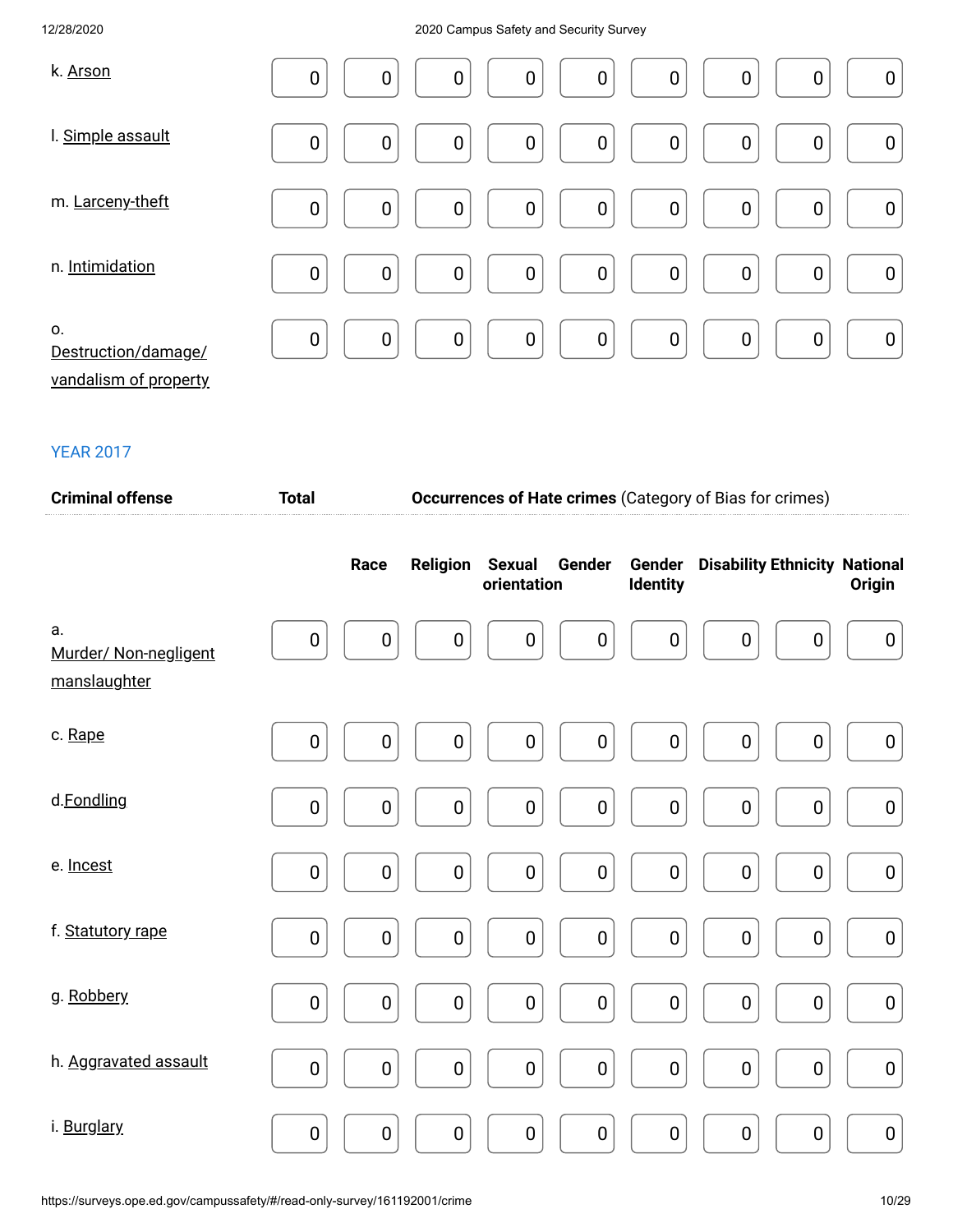| j. Motor vehicle theft                             | $\pmb{0}$<br>$\boldsymbol{0}$<br>$\mathbf 0$<br>$\pmb{0}$<br>$\boldsymbol{0}$<br>$\pmb{0}$<br>$\mathbf 0$<br>$\boldsymbol{0}$<br>$\boldsymbol{0}$ |
|----------------------------------------------------|---------------------------------------------------------------------------------------------------------------------------------------------------|
| k. Arson                                           | $\mathbf 0$<br>$\pmb{0}$<br>$\mathbf 0$<br>$\boldsymbol{0}$<br>$\mathbf 0$<br>$\mathbf 0$<br>$\boldsymbol{0}$<br>0<br>$\boldsymbol{0}$            |
| I. Simple assault                                  | $\mathbf 0$<br>$\pmb{0}$<br>$\boldsymbol{0}$<br>$\mathbf 0$<br>$\pmb{0}$<br>$\boldsymbol{0}$<br>$\pmb{0}$<br>$\mathbf 0$<br>$\mathbf 0$           |
| m. Larceny-theft                                   | $\boldsymbol{0}$<br>$\mathbf 0$<br>$\pmb{0}$<br>$\mathbf 0$<br>$\pmb{0}$<br>$\boldsymbol{0}$<br>$\boldsymbol{0}$<br>$\mathbf 0$<br>$\pmb{0}$      |
| n. Intimidation                                    | $\mathbf 0$<br>$\pmb{0}$<br>$\boldsymbol{0}$<br>$\mathbf 0$<br>$\mathbf 0$<br>$\pmb{0}$<br>$\boldsymbol{0}$<br>$\pmb{0}$<br>$\boldsymbol{0}$      |
| 0.<br>Destruction/damage/<br>vandalism of property | $\mathbf 0$<br>$\mathbf 0$<br>$\pmb{0}$<br>$\mathbf 0$<br>$\mathbf 0$<br>$\pmb{0}$<br>$\boldsymbol{0}$<br>$\pmb{0}$<br>$\boldsymbol{0}$           |

#### **Caveat:**

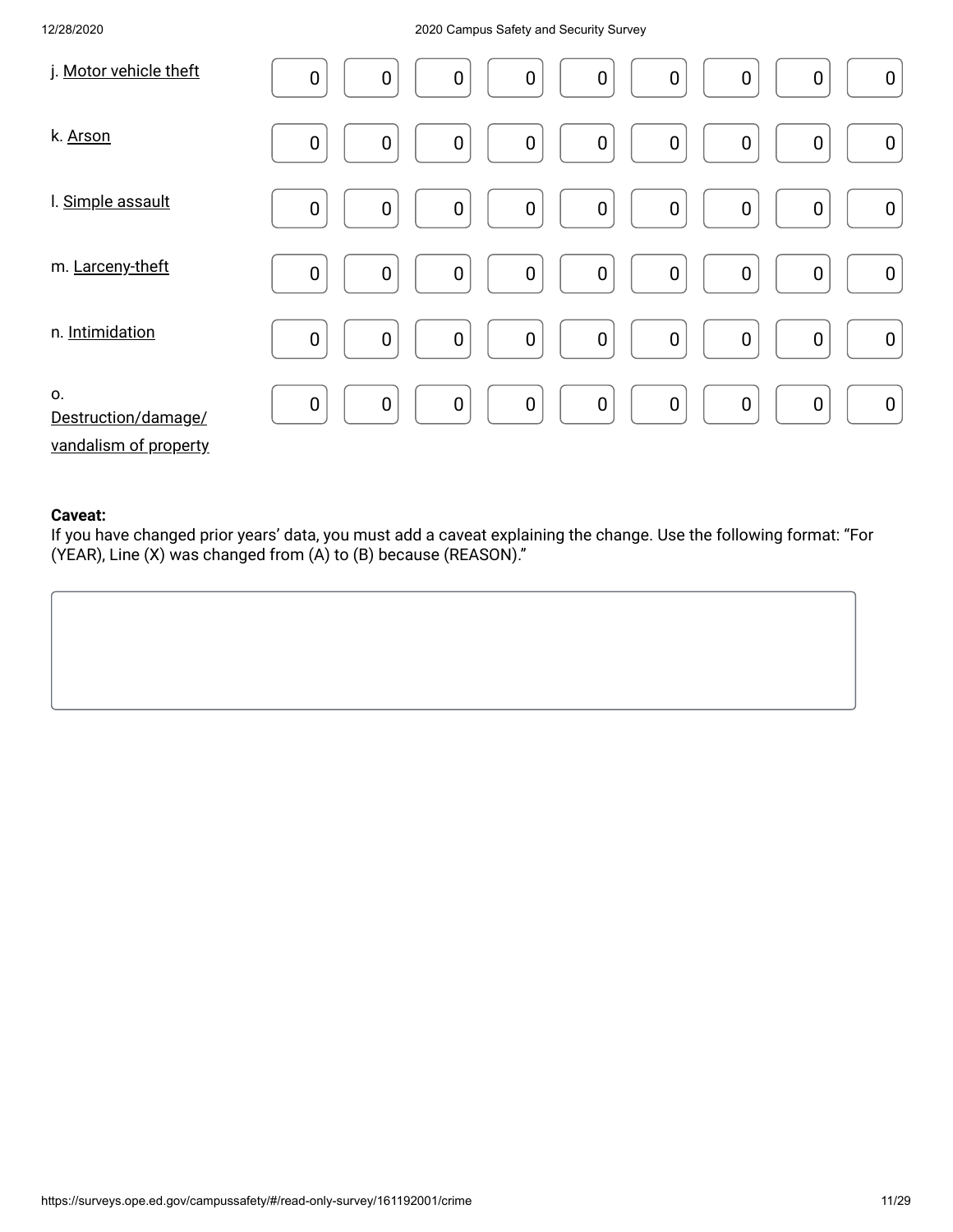# Hate Crimes - Noncampus

For the criminal offenses listed below, first enter the total number of <u>Hate Crimes</u> that were reported to have occurred in or on <u>Noncampus</u> buildings or property. Then break down each total by category of bias (e.g., race, religion).

| <b>Criminal offense</b>                                                  | <b>Total</b>     |                  | Occurrences of Hate crimes (Category of Bias for crimes) |                              |                  |                           |                                      |                  |
|--------------------------------------------------------------------------|------------------|------------------|----------------------------------------------------------|------------------------------|------------------|---------------------------|--------------------------------------|------------------|
|                                                                          |                  | Race             | <b>Religion</b>                                          | <b>Sexual</b><br>orientation | Gender           | Gender<br><b>Identity</b> | <b>Disability Ethnicity National</b> | origin           |
| a.<br>Murder/ Non-negligent<br>manslaughter                              | $\boldsymbol{0}$ | $\pmb{0}$        | $\pmb{0}$                                                | $\boldsymbol{0}$             | $\boldsymbol{0}$ | $\boldsymbol{0}$          | $\pmb{0}$<br>$\pmb{0}$               | $\boldsymbol{0}$ |
| c. Rape                                                                  | 0                | $\boldsymbol{0}$ | $\boldsymbol{0}$                                         | $\boldsymbol{0}$             | $\pmb{0}$        | $\boldsymbol{0}$          | $\pmb{0}$<br>$\pmb{0}$               | $\pmb{0}$        |
| d. Fondling                                                              | $\boldsymbol{0}$ | $\pmb{0}$        | $\pmb{0}$                                                | $\pmb{0}$                    | $\pmb{0}$        | $\boldsymbol{0}$          | $\pmb{0}$<br>$\pmb{0}$               | $\pmb{0}$        |
| e. Incest                                                                | 0                | $\boldsymbol{0}$ | $\boldsymbol{0}$                                         | $\pmb{0}$                    | $\pmb{0}$        | $\pmb{0}$                 | $\pmb{0}$<br>$\mathbf 0$             | $\pmb{0}$        |
| f. Statutory rape                                                        | $\pmb{0}$        | $\pmb{0}$        | $\pmb{0}$                                                | $\pmb{0}$                    | $\boldsymbol{0}$ | $\mathbf 0$               | $\pmb{0}$<br>$\pmb{0}$               | $\pmb{0}$        |
| g. Robbery                                                               | 0                | $\boldsymbol{0}$ | $\boldsymbol{0}$                                         | $\pmb{0}$                    | $\pmb{0}$        | $\pmb{0}$                 | $\pmb{0}$<br>$\pmb{0}$               | $\pmb{0}$        |
| h. Aggravated assault                                                    | $\pmb{0}$        | $\pmb{0}$        | $\pmb{0}$                                                | $\boldsymbol{0}$             | $\pmb{0}$        | $\mathbf 0$               | $\pmb{0}$<br>$\pmb{0}$               | $\pmb{0}$        |
| i. Burglary                                                              | 0                | $\boldsymbol{0}$ | $\mathbf 0$                                              | $\pmb{0}$                    | $\pmb{0}$        | $\pmb{0}$                 | $\pmb{0}$<br>0                       | $\pmb{0}$        |
| j. Motor vehicle theft<br>(Do not include theft from a<br>motor vehicle) | 0                | $\pmb{0}$        | $\pmb{0}$                                                | $\pmb{0}$                    | $\pmb{0}$        | $\pmb{0}$                 | $\pmb{0}$<br>0                       | $\boldsymbol{0}$ |
| k. Arson                                                                 | 0                | $\pmb{0}$        | $\pmb{0}$                                                | $\pmb{0}$                    | $\pmb{0}$        | $\pmb{0}$                 | $\pmb{0}$<br>$\pmb{0}$               | $\pmb{0}$        |
| I. Simple assault                                                        | $\pmb{0}$        | $\pmb{0}$        | $\pmb{0}$                                                | $\pmb{0}$                    | $\pmb{0}$        | $\pmb{0}$                 | $\pmb{0}$<br>$\pmb{0}$               | $\pmb{0}$        |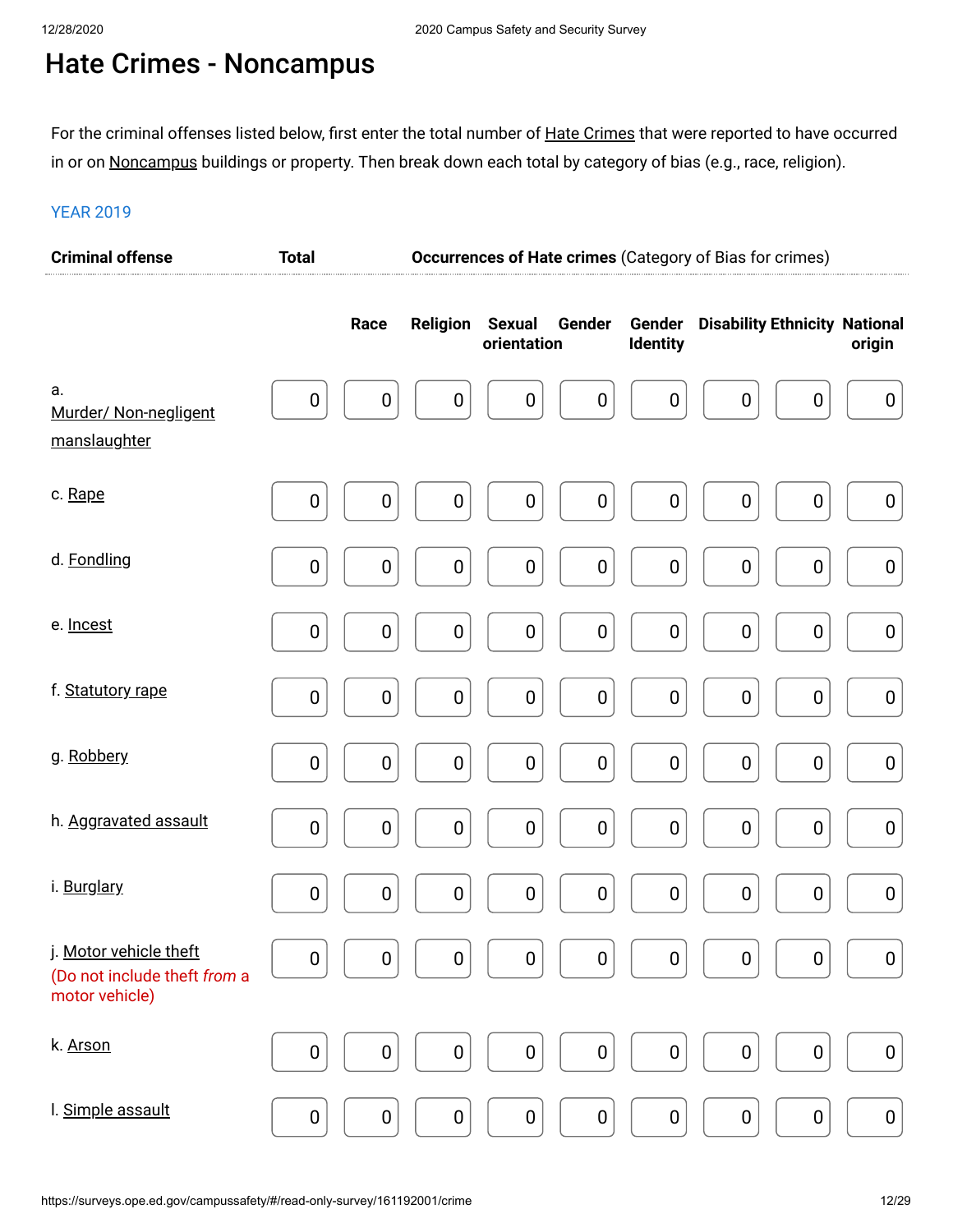| m. Larceny-theft                                   | 0<br>0<br>0<br>0<br>0<br>0<br>0                           |
|----------------------------------------------------|-----------------------------------------------------------|
| n. Intimidation                                    | $\mathbf 0$<br>0<br>0<br>0<br>0<br>0                      |
| 0.<br>Destruction/damage/<br>vandalism of property | 0 <sup>1</sup><br>$\overline{0}$<br>0<br>0<br>0<br>0<br>0 |

| <b>Criminal offense</b>                                                  | <b>Total</b> |                  |                  | <b>Occurrences of Hate crimes (Category of Bias for crimes)</b> |                  |                           |                                      |           |                  |
|--------------------------------------------------------------------------|--------------|------------------|------------------|-----------------------------------------------------------------|------------------|---------------------------|--------------------------------------|-----------|------------------|
|                                                                          |              | Race             | <b>Religion</b>  | <b>Sexual</b><br>orientation                                    | Gender           | Gender<br><b>Identity</b> | <b>Disability Ethnicity National</b> |           | Origin           |
| a.<br>Murder/ Non-negligent<br>manslaughter                              | 0            | $\boldsymbol{0}$ | 0                | 0                                                               | $\boldsymbol{0}$ | $\boldsymbol{0}$          | 0                                    | 0         | $\boldsymbol{0}$ |
| c. Rape                                                                  | $\pmb{0}$    | 0                | $\boldsymbol{0}$ | $\boldsymbol{0}$                                                | $\pmb{0}$        | $\boldsymbol{0}$          | $\boldsymbol{0}$                     | 0         | $\boldsymbol{0}$ |
| d. Fondling                                                              | $\pmb{0}$    | $\pmb{0}$        | $\pmb{0}$        | $\pmb{0}$                                                       | $\pmb{0}$        | $\pmb{0}$                 | $\pmb{0}$                            | $\pmb{0}$ | $\pmb{0}$        |
| e. Incest                                                                | $\pmb{0}$    | $\pmb{0}$        | $\pmb{0}$        | $\pmb{0}$                                                       | $\pmb{0}$        | $\mathbf 0$               | $\pmb{0}$                            | $\pmb{0}$ | $\pmb{0}$        |
| f. Statutory rape                                                        | $\pmb{0}$    | $\pmb{0}$        | $\pmb{0}$        | $\pmb{0}$                                                       | $\pmb{0}$        | $\pmb{0}$                 | $\pmb{0}$                            | $\pmb{0}$ | $\pmb{0}$        |
| g. Robbery                                                               | $\mathbf 0$  | $\pmb{0}$        | 0                | $\pmb{0}$                                                       | $\pmb{0}$        | $\pmb{0}$                 | $\pmb{0}$                            | 0         | $\pmb{0}$        |
| h. Aggravated assault                                                    | $\pmb{0}$    | $\pmb{0}$        | $\pmb{0}$        | $\pmb{0}$                                                       | $\pmb{0}$        | $\pmb{0}$                 | $\pmb{0}$                            | $\pmb{0}$ | $\pmb{0}$        |
| i. Burglary                                                              | $\pmb{0}$    | $\pmb{0}$        | $\pmb{0}$        | $\pmb{0}$                                                       | $\pmb{0}$        | $\pmb{0}$                 | $\pmb{0}$                            | $\pmb{0}$ | $\pmb{0}$        |
| j. Motor vehicle theft<br>(Do not include theft from a<br>motor vehicle) | $\pmb{0}$    | $\pmb{0}$        | $\pmb{0}$        | $\pmb{0}$                                                       | $\pmb{0}$        | $\pmb{0}$                 | $\pmb{0}$                            | $\pmb{0}$ | $\pmb{0}$        |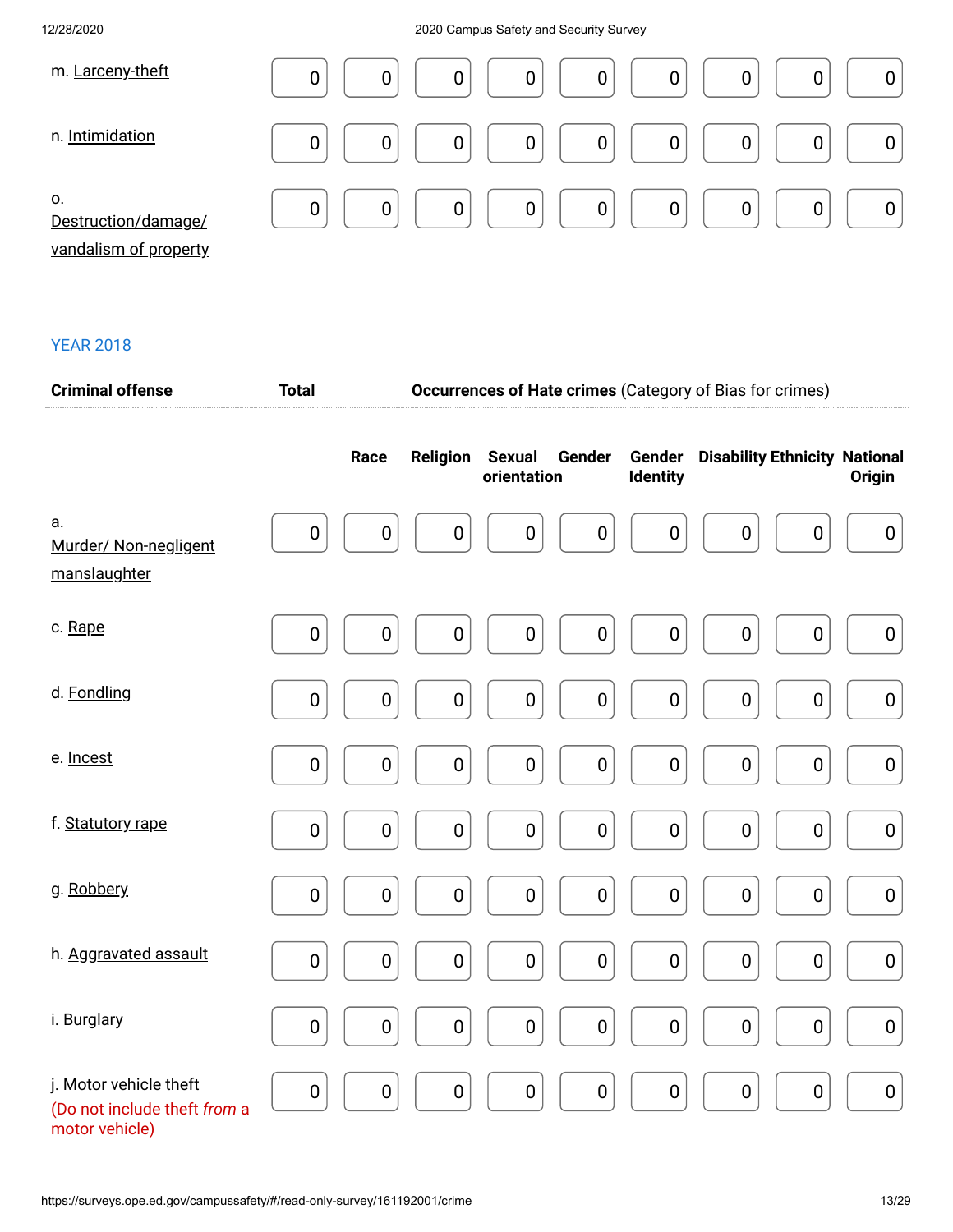| k. Arson                                           | $\mathbf 0$<br>$\boldsymbol{0}$<br>$\boldsymbol{0}$<br>$\mathbf 0$<br>$\boldsymbol{0}$<br>$\boldsymbol{0}$<br>$\mathbf 0$<br>$\boldsymbol{0}$<br>0            |
|----------------------------------------------------|---------------------------------------------------------------------------------------------------------------------------------------------------------------|
| I. Simple assault                                  | $\pmb{0}$<br>$\mathbf 0$<br>$\boldsymbol{0}$<br>$\boldsymbol{0}$<br>$\pmb{0}$<br>$\boldsymbol{0}$<br>$\boldsymbol{0}$<br>$\boldsymbol{0}$<br>$\boldsymbol{0}$ |
| m. Larceny-theft                                   | $\mathbf 0$<br>$\pmb{0}$<br>$\overline{0}$<br>$\boldsymbol{0}$<br>$\mathbf 0$<br>$\mathbf 0$<br>$\mathbf 0$<br>$\boldsymbol{0}$<br>$\mathbf 0$                |
| n. Intimidation                                    | $\mathbf 0$<br>$\boldsymbol{0}$<br>$\overline{0}$<br>$\mathbf 0$<br>$\boldsymbol{0}$<br>$\mathbf 0$<br>$\pmb{0}$<br>$\mathbf 0$<br>$\boldsymbol{0}$           |
| 0.<br>Destruction/damage/<br>vandalism of property | $\overline{0}$<br>$\mathbf 0$<br>$\mathbf 0$<br>$\mathbf 0$<br>$\boldsymbol{0}$<br>$\mathbf 0$<br>$\mathbf 0$<br>$\mathbf 0$<br>$\boldsymbol{0}$              |

| <b>Criminal offense</b>                     | <b>Total</b> |      | Occurrences of Hate crimes (Category of Bias for crimes) |                                        |                           |                                      |        |  |
|---------------------------------------------|--------------|------|----------------------------------------------------------|----------------------------------------|---------------------------|--------------------------------------|--------|--|
|                                             |              | Race | <b>Religion</b>                                          | <b>Sexual</b><br>Gender<br>orientation | Gender<br><b>Identity</b> | <b>Disability Ethnicity National</b> | Origin |  |
| а.<br>Murder/ Non-negligent<br>manslaughter |              |      |                                                          |                                        |                           |                                      |        |  |
| c. Rape                                     |              |      |                                                          |                                        |                           |                                      |        |  |
| d. Fondling                                 |              |      |                                                          |                                        |                           |                                      |        |  |
| e. Incest                                   |              |      |                                                          |                                        |                           |                                      |        |  |
| f. Statutory rape                           |              |      |                                                          |                                        |                           |                                      |        |  |
| g. Robbery                                  |              |      |                                                          |                                        |                           |                                      |        |  |
| h. Aggravated assault                       |              |      |                                                          |                                        |                           |                                      |        |  |
| i. Burglary                                 |              |      |                                                          |                                        |                           |                                      |        |  |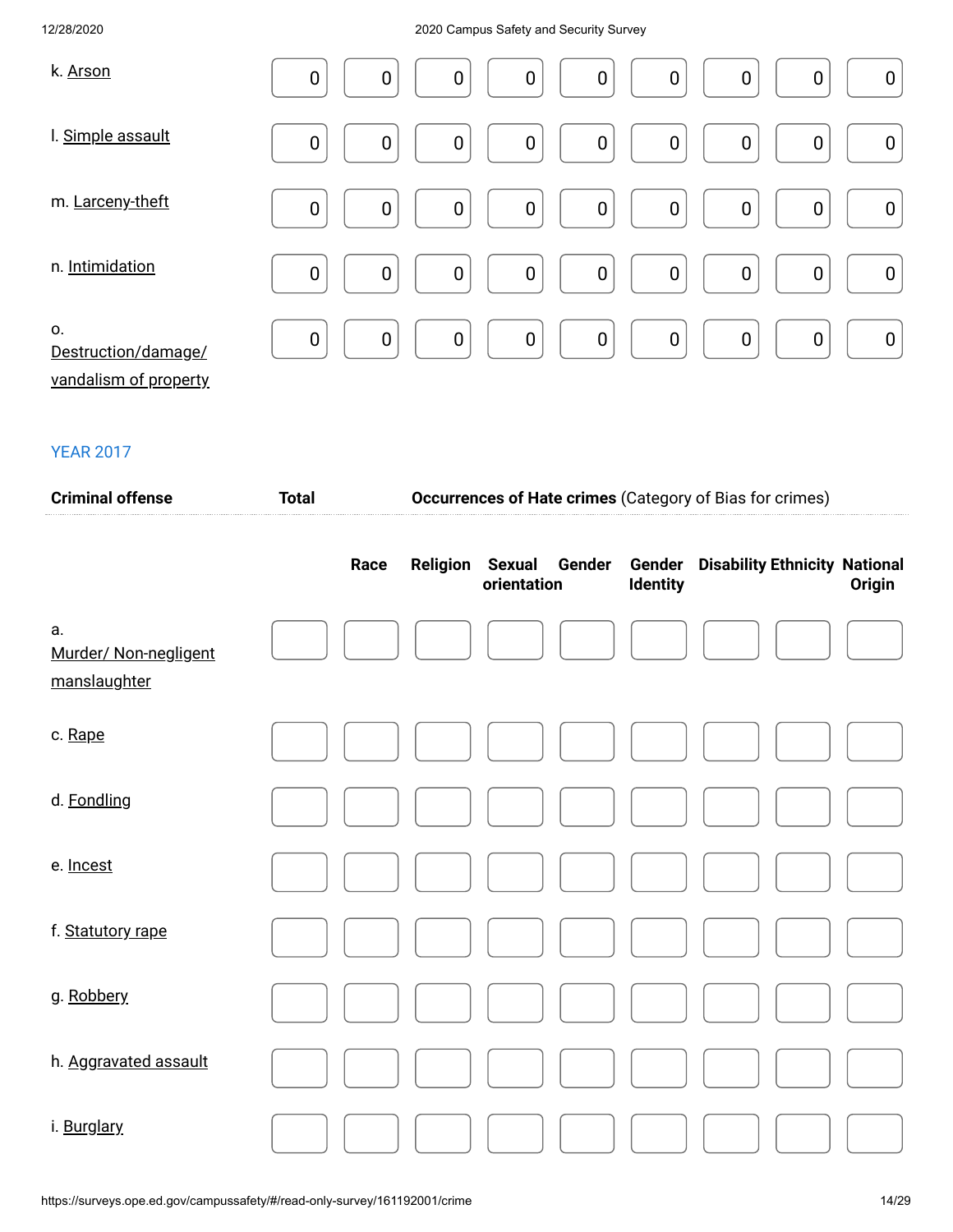| j. Motor vehicle theft                             |  |
|----------------------------------------------------|--|
| k. Arson                                           |  |
| I. Simple assault                                  |  |
| m. Larceny-theft                                   |  |
| n. Intimidation                                    |  |
| 0.<br>Destruction/damage/<br>vandalism of property |  |

### **Caveat:**

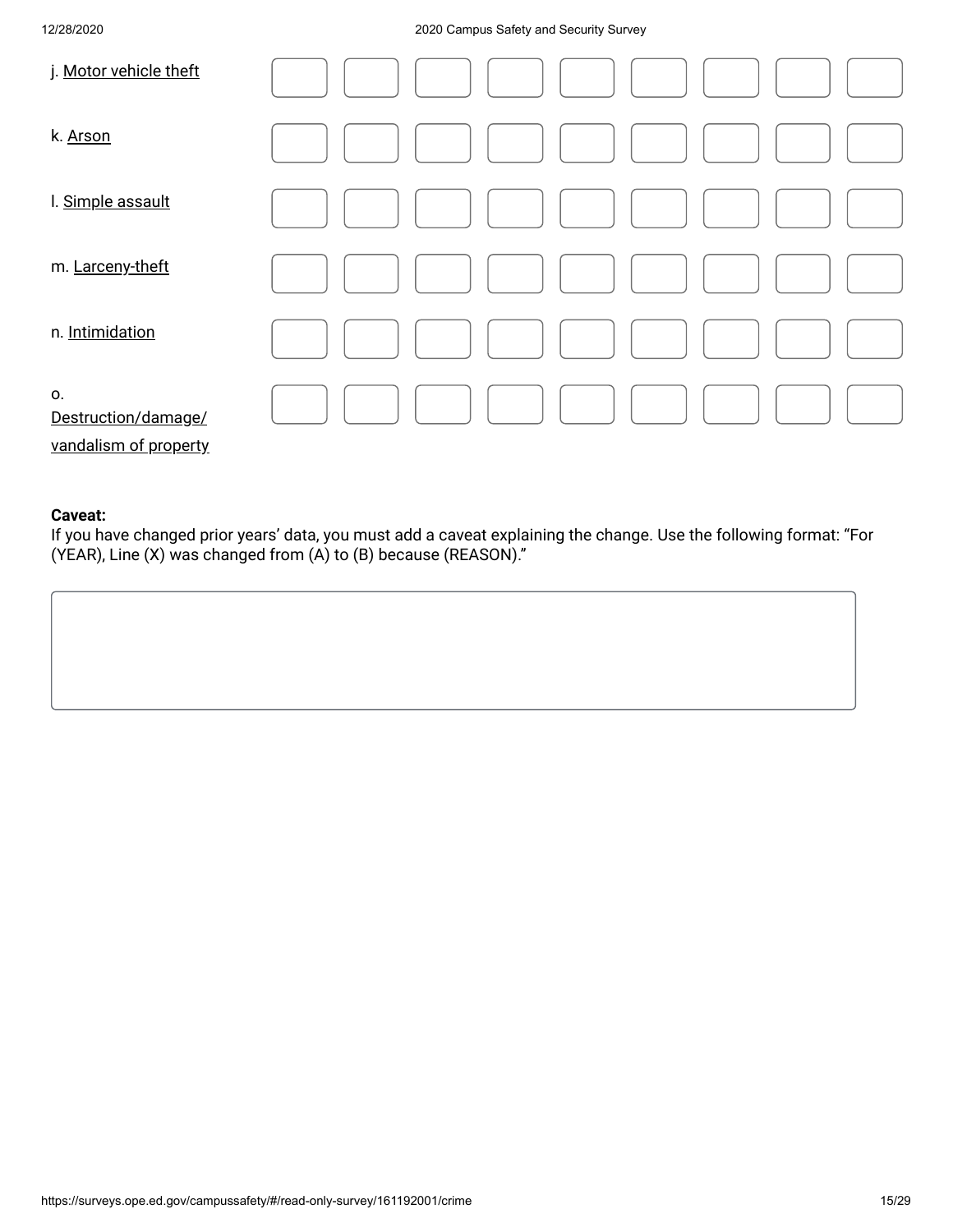# Hate Crimes - Public Property

For the criminal offenses listed below, first enter the total number of <u>Hate Crimes</u> that were reported to have occurred on <u>Public Property</u>. Then break down each total by category of bias (e.g., race, religion).

| <b>Criminal offense</b>                                                  | <b>Total</b>     |                  | Occurrences of Hate crimes (Category of Bias for crimes) |                                        |                                      |                                      |                  |  |
|--------------------------------------------------------------------------|------------------|------------------|----------------------------------------------------------|----------------------------------------|--------------------------------------|--------------------------------------|------------------|--|
|                                                                          |                  | Race             | <b>Religion</b>                                          | <b>Sexual</b><br>Gender<br>orientation | Gender<br><b>Identity</b>            | <b>Disability Ethnicity National</b> | <b>Origin</b>    |  |
| a.<br>Murder/ Non-negligent<br>manslaughter                              | $\boldsymbol{0}$ | $\pmb{0}$        | $\boldsymbol{0}$                                         | $\boldsymbol{0}$                       | $\boldsymbol{0}$<br>$\boldsymbol{0}$ | $\pmb{0}$<br>$\boldsymbol{0}$        | $\pmb{0}$        |  |
| c. Rape                                                                  | $\boldsymbol{0}$ | $\boldsymbol{0}$ | $\boldsymbol{0}$                                         | $\boldsymbol{0}$                       | $\pmb{0}$<br>$\boldsymbol{0}$        | $\pmb{0}$<br>$\pmb{0}$               | $\boldsymbol{0}$ |  |
| d. Fondling                                                              | $\boldsymbol{0}$ | $\pmb{0}$        | $\boldsymbol{0}$                                         | $\pmb{0}$                              | $\pmb{0}$<br>$\boldsymbol{0}$        | $\pmb{0}$<br>$\pmb{0}$               | $\pmb{0}$        |  |
| e. Incest                                                                | 0                | $\pmb{0}$        | $\boldsymbol{0}$                                         | $\pmb{0}$                              | $\pmb{0}$<br>$\boldsymbol{0}$        | $\pmb{0}$<br>$\pmb{0}$               | $\pmb{0}$        |  |
| f. Statutory rape                                                        | $\boldsymbol{0}$ | $\pmb{0}$        | $\pmb{0}$                                                | $\pmb{0}$                              | $\pmb{0}$<br>$\boldsymbol{0}$        | $\pmb{0}$<br>$\pmb{0}$               | $\pmb{0}$        |  |
| g. Robbery                                                               | 0                | $\pmb{0}$        | $\boldsymbol{0}$                                         | $\pmb{0}$                              | $\pmb{0}$<br>$\boldsymbol{0}$        | $\pmb{0}$<br>$\pmb{0}$               | $\pmb{0}$        |  |
| h. Aggravated assault                                                    | $\pmb{0}$        | $\pmb{0}$        | $\pmb{0}$                                                | $\pmb{0}$                              | $\pmb{0}$<br>$\boldsymbol{0}$        | $\pmb{0}$<br>$\pmb{0}$               | $\pmb{0}$        |  |
| i. Burglary                                                              | $\boldsymbol{0}$ | $\pmb{0}$        | $\boldsymbol{0}$                                         | $\pmb{0}$                              | $\pmb{0}$<br>$\boldsymbol{0}$        | $\pmb{0}$<br>$\pmb{0}$               | $\pmb{0}$        |  |
| j. Motor vehicle theft<br>(Do not include theft from a<br>motor vehicle) | 0                | $\pmb{0}$        | $\pmb{0}$                                                | $\pmb{0}$                              | $\pmb{0}$<br>$\boldsymbol{0}$        | $\pmb{0}$<br>0                       | $\boldsymbol{0}$ |  |
| k. Arson                                                                 | 0                | $\pmb{0}$        | $\pmb{0}$                                                | $\pmb{0}$                              | $\pmb{0}$<br>$\boldsymbol{0}$        | $\pmb{0}$<br>0                       | $\pmb{0}$        |  |
| I. Simple assault                                                        | $\pmb{0}$        | $\pmb{0}$        | $\pmb{0}$                                                | $\pmb{0}$                              | $\pmb{0}$<br>$\boldsymbol{0}$        | $\pmb{0}$<br>$\pmb{0}$               | $\pmb{0}$        |  |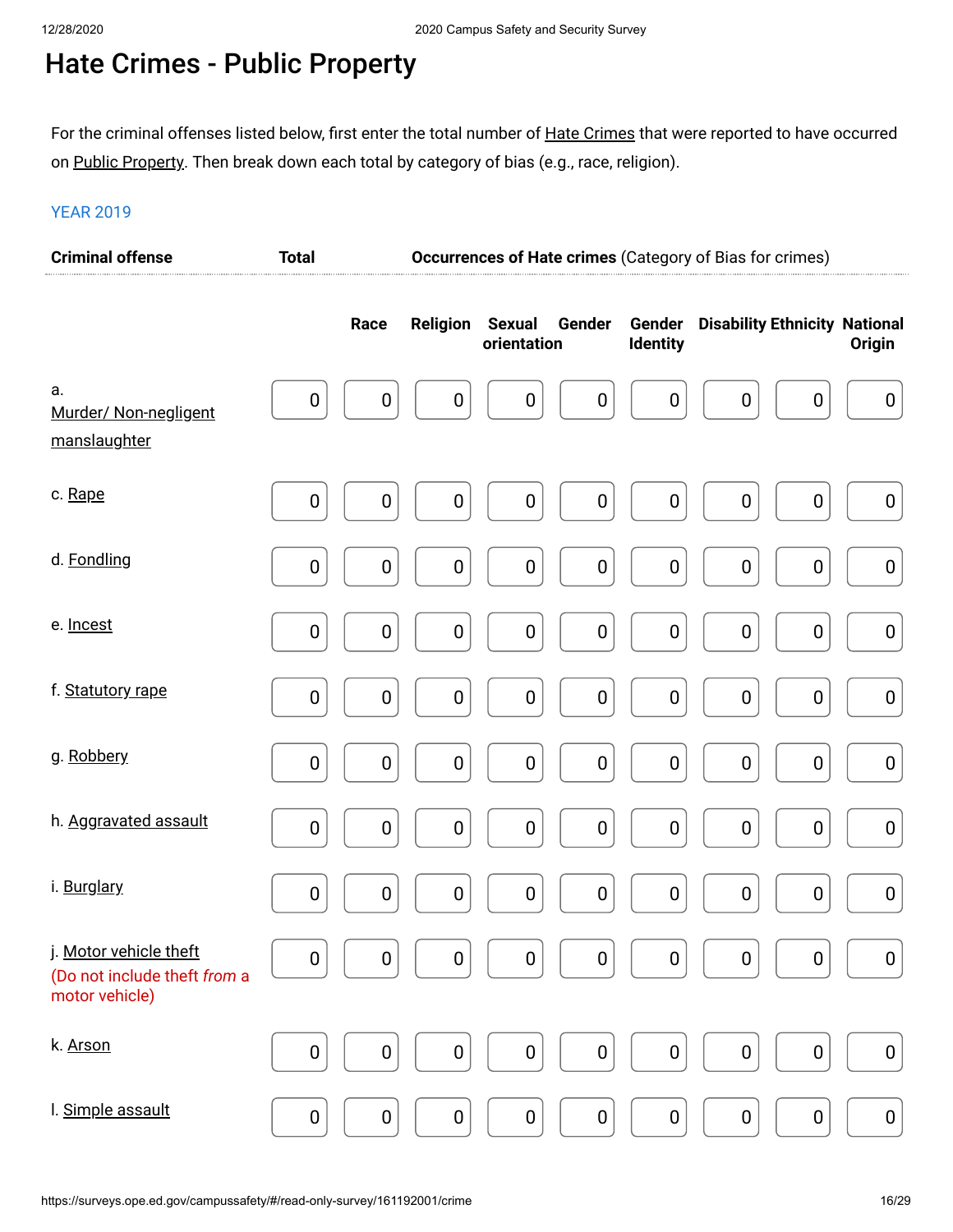| m. Larceny-theft                                   | 0<br>0<br>0<br>0<br>0<br>0<br>0                      |
|----------------------------------------------------|------------------------------------------------------|
| n. Intimidation                                    | 0<br>0<br>$\overline{0}$<br>0<br>$\overline{0}$<br>0 |
| 0.<br>Destruction/damage/<br>vandalism of property | $\overline{0}$<br>0<br>0<br>0<br>0<br>$\overline{0}$ |

| <b>Criminal offense</b>                                                  | <b>Total</b>     |             | <b>Occurrences of Hate crimes</b> (Category of Bias for crimes) |                                        |             |                                             |               |  |
|--------------------------------------------------------------------------|------------------|-------------|-----------------------------------------------------------------|----------------------------------------|-------------|---------------------------------------------|---------------|--|
|                                                                          |                  | Race        | Religion                                                        | <b>Sexual</b><br>Gender<br>orientation | Identity    | <b>Gender</b> Disability Ethnicity National | <b>Origin</b> |  |
| a.<br>Murder/ Non-negligent<br>manslaughter                              | $\pmb{0}$        | $\pmb{0}$   | $\pmb{0}$                                                       | $\pmb{0}$<br>$\pmb{0}$                 | $\pmb{0}$   | $\pmb{0}$<br>$\pmb{0}$                      | $\pmb{0}$     |  |
| c. Rape                                                                  | $\pmb{0}$        | $\pmb{0}$   | $\pmb{0}$                                                       | $\pmb{0}$<br>$\pmb{0}$                 | $\pmb{0}$   | $\pmb{0}$<br>$\pmb{0}$                      | $\pmb{0}$     |  |
| d. Fondling                                                              | $\mathbf 0$      | $\mathbf 0$ | $\pmb{0}$                                                       | $\mathbf 0$<br>$\pmb{0}$               | $\mathbf 0$ | $\pmb{0}$<br>$\pmb{0}$                      | $\pmb{0}$     |  |
| e. Incest                                                                | $\pmb{0}$        | $\pmb{0}$   | $\pmb{0}$                                                       | $\pmb{0}$<br>$\pmb{0}$                 | $\pmb{0}$   | $\pmb{0}$<br>$\pmb{0}$                      | $\pmb{0}$     |  |
| f. Statutory rape                                                        | $\pmb{0}$        | $\pmb{0}$   | $\pmb{0}$                                                       | $\pmb{0}$<br>$\pmb{0}$                 | $\pmb{0}$   | $\pmb{0}$<br>$\pmb{0}$                      | $\pmb{0}$     |  |
| g. Robbery                                                               | $\pmb{0}$        | $\pmb{0}$   | $\pmb{0}$                                                       | $\pmb{0}$<br>$\pmb{0}$                 | $\pmb{0}$   | $\pmb{0}$<br>$\pmb{0}$                      | $\pmb{0}$     |  |
| h. Aggravated assault                                                    | $\pmb{0}$        | $\pmb{0}$   | $\pmb{0}$                                                       | $\pmb{0}$<br>$\pmb{0}$                 | $\pmb{0}$   | $\pmb{0}$<br>$\pmb{0}$                      | $\pmb{0}$     |  |
| i. Burglary                                                              | $\pmb{0}$        | $\pmb{0}$   | $\pmb{0}$                                                       | $\pmb{0}$<br>$\pmb{0}$                 | $\pmb{0}$   | $\pmb{0}$<br>$\pmb{0}$                      | $\pmb{0}$     |  |
| j. Motor vehicle theft<br>(Do not include theft from a<br>motor vehicle) | $\boldsymbol{0}$ | $\pmb{0}$   | $\pmb{0}$                                                       | $\pmb{0}$<br>$\pmb{0}$                 | $\pmb{0}$   | $\pmb{0}$<br>$\pmb{0}$                      | $\pmb{0}$     |  |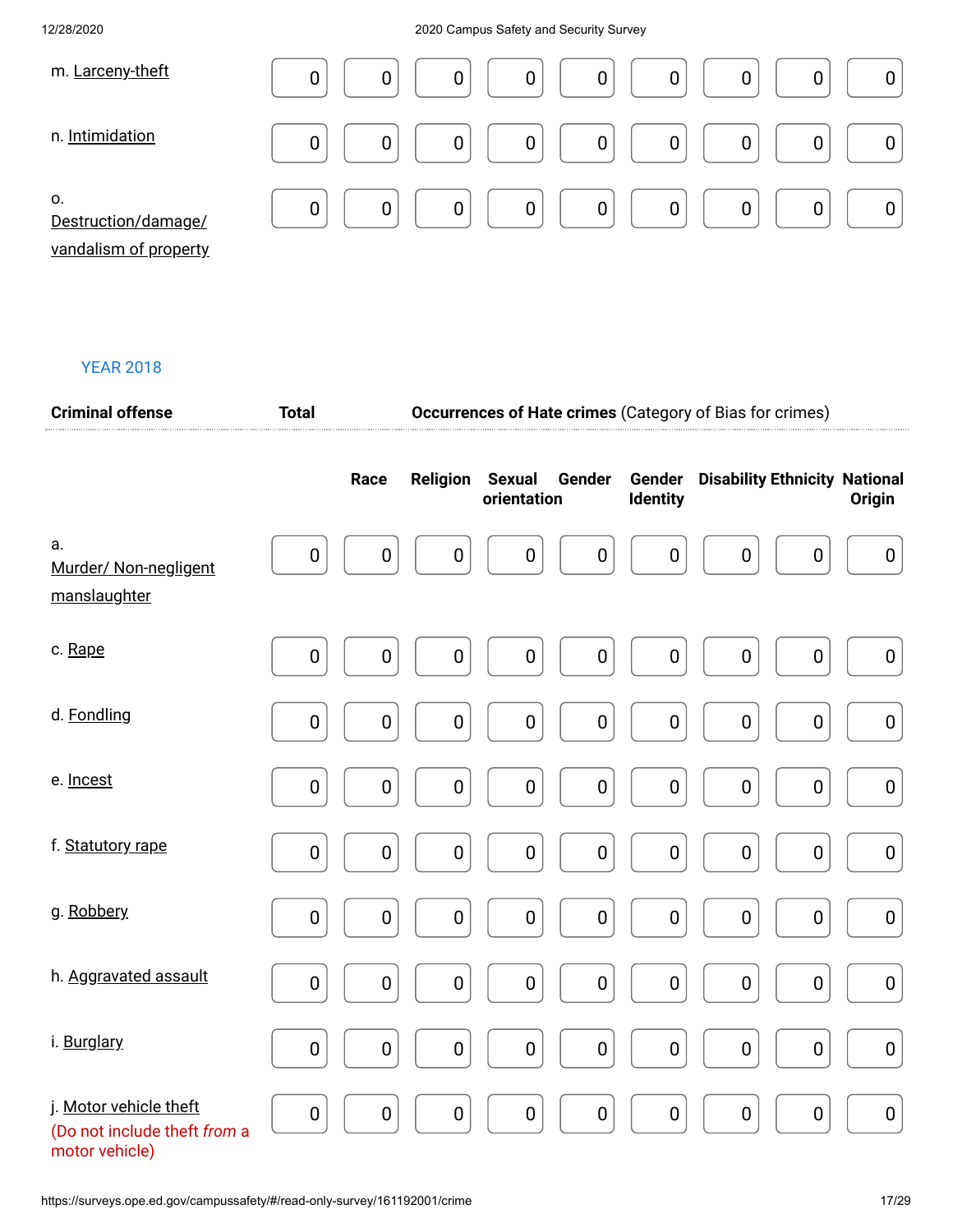| k. Arson                                           | $\mathbf 0$ | $\boldsymbol{0}$ | $\boldsymbol{0}$ | $\boldsymbol{0}$ | $\mathbf 0$      | $\boldsymbol{0}$ | $\mathbf 0$ | 0                | $\boldsymbol{0}$ |
|----------------------------------------------------|-------------|------------------|------------------|------------------|------------------|------------------|-------------|------------------|------------------|
| I. Simple assault                                  | $\mathbf 0$ | $\mathbf 0$      | $\boldsymbol{0}$ | $\boldsymbol{0}$ | $\boldsymbol{0}$ | $\pmb{0}$        | $\mathbf 0$ | $\mathbf 0$      | $\boldsymbol{0}$ |
| m. Larceny-theft                                   | $\mathbf 0$ | $\mathbf 0$      | $\boldsymbol{0}$ | $\pmb{0}$        | $\pmb{0}$        | $\pmb{0}$        | $\mathbf 0$ | $\mathbf 0$      | $\pmb{0}$        |
| n. Intimidation                                    | $\mathbf 0$ | $\mathbf 0$      | $\boldsymbol{0}$ | $\pmb{0}$        | $\pmb{0}$        | $\pmb{0}$        | $\mathbf 0$ | $\mathbf 0$      | $\pmb{0}$        |
| 0.<br>Destruction/damage/<br>vandalism of property | $\mathbf 0$ | $\mathbf 0$      | $\pmb{0}$        | $\mathbf 0$      | $\pmb{0}$        | $\mathbf 0$      | $\mathbf 0$ | $\boldsymbol{0}$ | $\pmb{0}$        |

| <b>Criminal offense</b>                     | <b>Total</b>     | <b>Occurrences of Hate crimes (Category of Bias for crimes)</b> |                  |                              |                  |                           |                                      |                  |                  |
|---------------------------------------------|------------------|-----------------------------------------------------------------|------------------|------------------------------|------------------|---------------------------|--------------------------------------|------------------|------------------|
|                                             |                  | Race                                                            | Religion         | <b>Sexual</b><br>orientation | Gender           | Gender<br><b>Identity</b> | <b>Disability Ethnicity National</b> |                  | Origin           |
| a.<br>Murder/ Non-negligent<br>manslaughter | $\boldsymbol{0}$ | $\mathbf 0$                                                     | $\boldsymbol{0}$ | $\mathbf 0$                  | $\mathbf 0$      | $\boldsymbol{0}$          | $\boldsymbol{0}$                     | 0                | $\boldsymbol{0}$ |
| c. Rape                                     | $\pmb{0}$        | $\boldsymbol{0}$                                                | $\pmb{0}$        | $\pmb{0}$                    | $\pmb{0}$        | $\boldsymbol{0}$          | $\boldsymbol{0}$                     | $\boldsymbol{0}$ | $\boldsymbol{0}$ |
| d. Fondling                                 | $\pmb{0}$        | $\pmb{0}$                                                       | $\pmb{0}$        | $\pmb{0}$                    | $\pmb{0}$        | $\mathbf 0$               | 0                                    | $\pmb{0}$        | $\pmb{0}$        |
| e. Incest                                   | $\mathbf 0$      | $\mathbf 0$                                                     | $\pmb{0}$        | $\mathbf 0$                  | $\mathbf 0$      | $\pmb{0}$                 | $\boldsymbol{0}$                     | $\boldsymbol{0}$ | $\pmb{0}$        |
| f. Statutory rape                           | $\mathbf 0$      | $\mathbf 0$                                                     | $\mathbf 0$      | $\boldsymbol{0}$             | $\mathbf 0$      | $\boldsymbol{0}$          | $\pmb{0}$                            | $\mathbf 0$      | $\pmb{0}$        |
| g. Robbery                                  | $\mathbf 0$      | $\pmb{0}$                                                       | $\pmb{0}$        | $\boldsymbol{0}$             | $\pmb{0}$        | $\boldsymbol{0}$          | $\pmb{0}$                            | $\pmb{0}$        | $\pmb{0}$        |
| h. Aggravated assault                       | $\pmb{0}$        | $\mathbf 0$                                                     | $\pmb{0}$        | $\pmb{0}$                    | $\boldsymbol{0}$ | $\pmb{0}$                 | $\pmb{0}$                            | $\pmb{0}$        | $\pmb{0}$        |
| i. Burglary                                 | $\pmb{0}$        | $\pmb{0}$                                                       | $\pmb{0}$        | $\pmb{0}$                    | $\pmb{0}$        | $\pmb{0}$                 | $\mathbf 0$                          | $\pmb{0}$        | $\pmb{0}$        |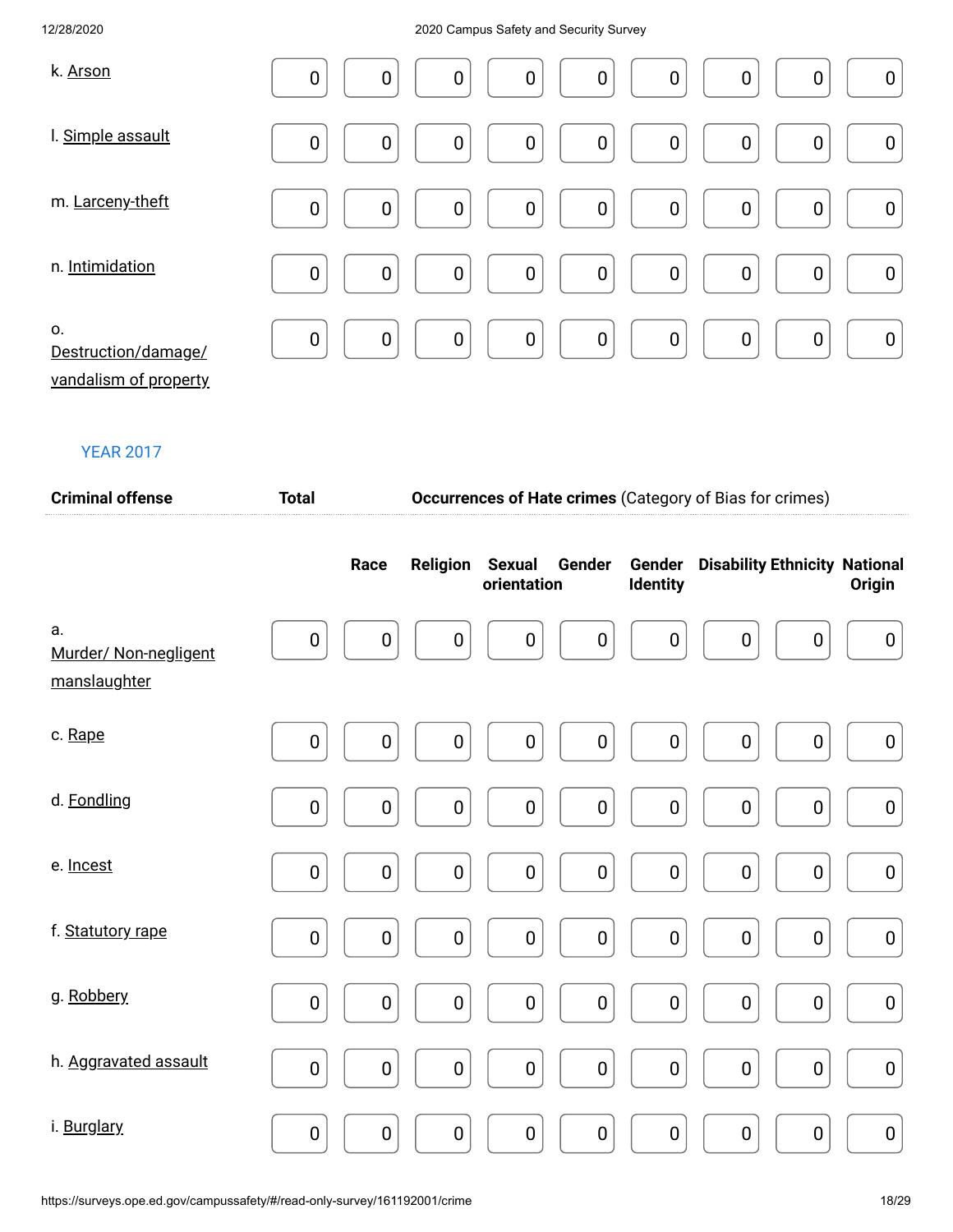| j. Motor vehicle theft                             | $\boldsymbol{0}$<br>$\boldsymbol{0}$<br>$\mathbf 0$<br>0<br>0<br>$\boldsymbol{0}$<br>$\boldsymbol{0}$<br>$\boldsymbol{0}$<br>$\boldsymbol{0}$                     |
|----------------------------------------------------|-------------------------------------------------------------------------------------------------------------------------------------------------------------------|
| k. Arson                                           | $\mathbf 0$<br>$\boldsymbol{0}$<br>$\boldsymbol{0}$<br>$\boldsymbol{0}$<br>$\boldsymbol{0}$<br>0<br>$\mathbf 0$<br>$\boldsymbol{0}$<br>$\boldsymbol{0}$           |
| I. Simple assault                                  | $\boldsymbol{0}$<br>$\boldsymbol{0}$<br>$\boldsymbol{0}$<br>$\boldsymbol{0}$<br>$\mathbf 0$<br>$\mathbf 0$<br>$\mathbf 0$<br>$\boldsymbol{0}$<br>$\boldsymbol{0}$ |
| m. Larceny-theft                                   | $\pmb{0}$<br>$\boldsymbol{0}$<br>$\boldsymbol{0}$<br>$\mathbf 0$<br>$\mathbf 0$<br>$\mathbf 0$<br>$\pmb{0}$<br>$\boldsymbol{0}$<br>$\boldsymbol{0}$               |
| n. Intimidation                                    | $\pmb{0}$<br>$\mathbf 0$<br>$\mathbf 0$<br>$\boldsymbol{0}$<br>$\overline{0}$<br>$\mathbf 0$<br>$\mathbf 0$<br>$\boldsymbol{0}$<br>$\pmb{0}$                      |
| 0.<br>Destruction/damage/<br>vandalism of property | $\pmb{0}$<br>$\mathbf 0$<br>$\boldsymbol{0}$<br>$\boldsymbol{0}$<br>$\mathbf 0$<br>$\pmb{0}$<br>$\boldsymbol{0}$<br>$\boldsymbol{0}$<br>0                         |

#### **Caveat:**

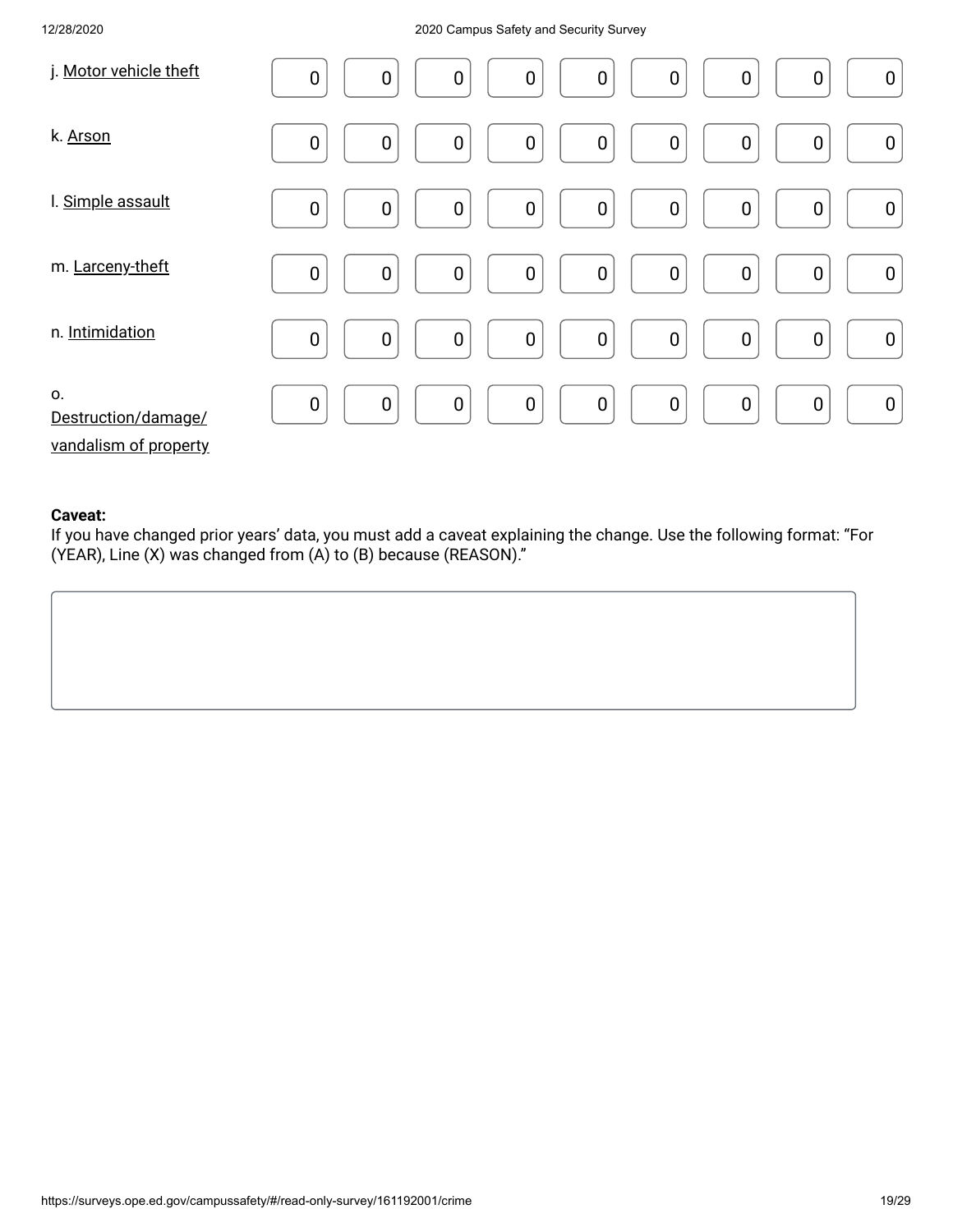# VAWA Offenses - On Campus

For each of the following crimes, enter the number reported to have occurred On Campus.

| Crime                | Total occurences On Campus |      |      |
|----------------------|----------------------------|------|------|
|                      | 2017                       | 2018 | 2019 |
| a. Domestic violence |                            |      |      |
| b. Dating violence   |                            |      |      |
| c. Stalking          |                            |      |      |

### **Caveat:**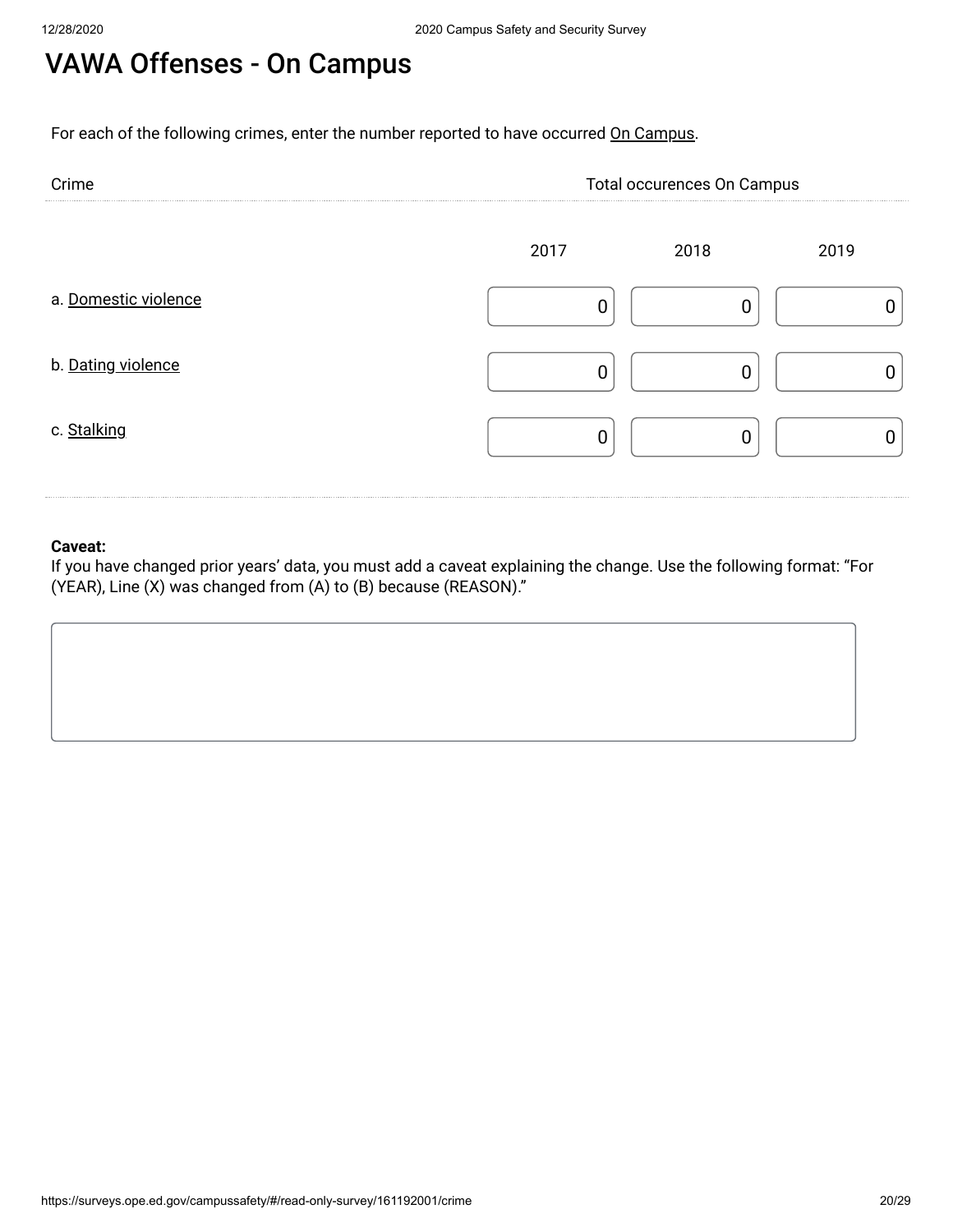# VAWA Offenses - Noncampus

For each of the following crimes, enter the number reported to have occurred in or on <u>Noncampus</u> buildings or property.



#### **Caveat:**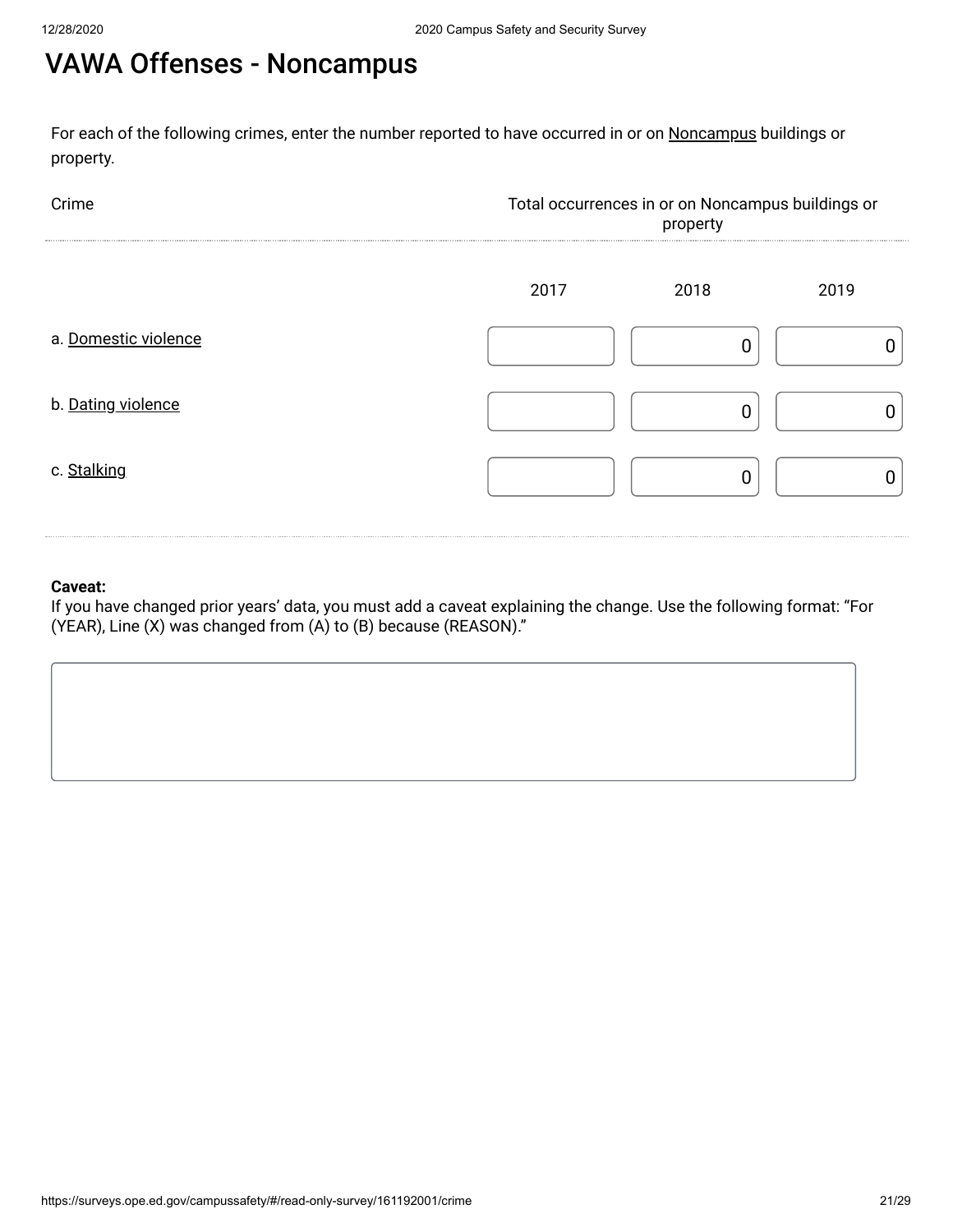### VAWA Offenses - Public Property

For each of the following crimes, enter the number reported to have occurred on Public Property.

| Crime                | <b>Total occurences on Public Property</b> |      |      |
|----------------------|--------------------------------------------|------|------|
|                      | 2017                                       | 2018 | 2019 |
| a. Domestic violence |                                            |      |      |
| b. Dating violence   |                                            |      |      |
| c. Stalking          |                                            |      |      |

### **Caveat:**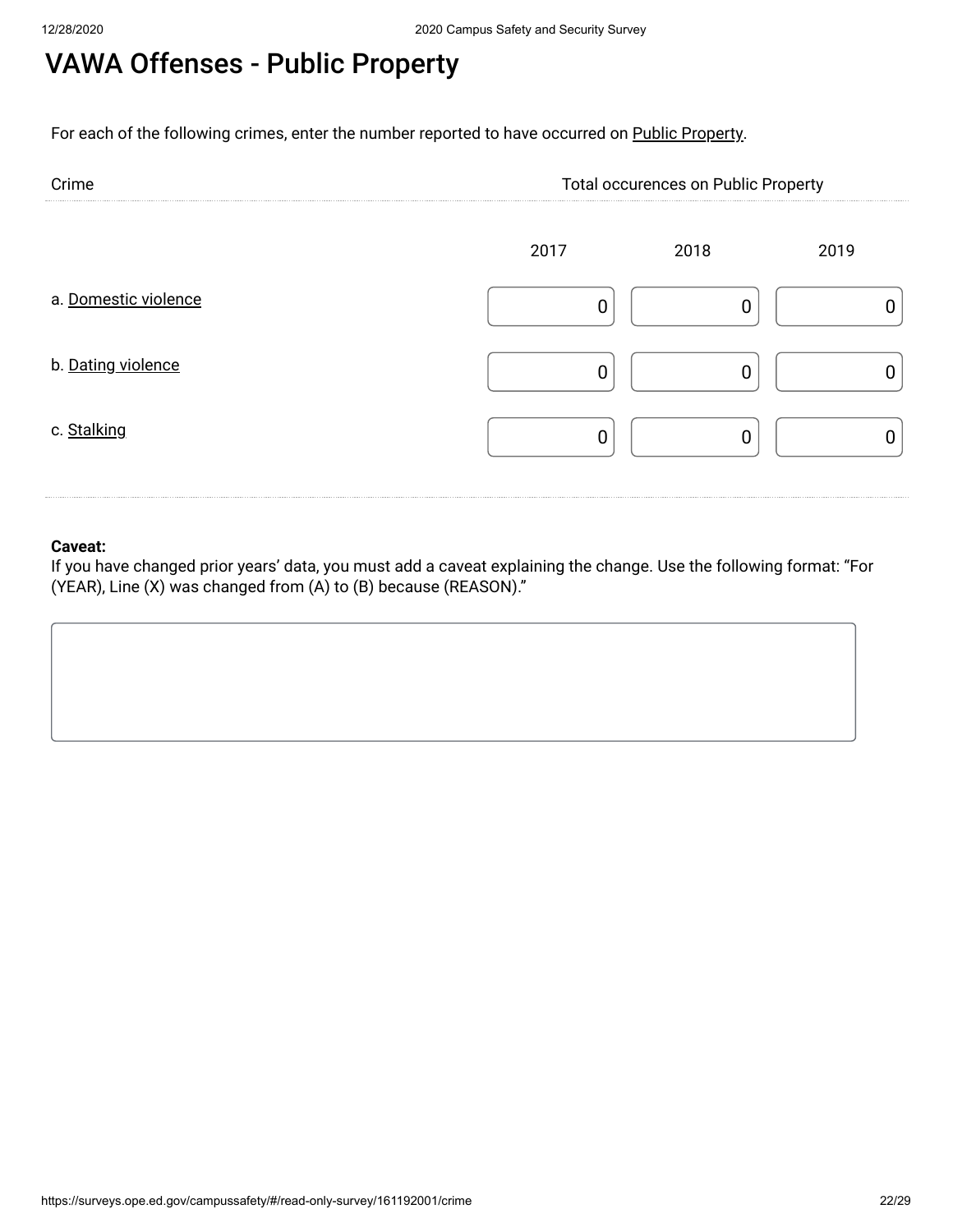# Arrests - On campus

Enter the number of Arrests for each of the following crimes that occurred On Campus.

| Crime                                  | <b>Number of Arrests</b> |      |      |
|----------------------------------------|--------------------------|------|------|
|                                        | 2017                     | 2018 | 2019 |
| a. Weapons: carrying, possessing, etc. |                          |      |      |
| b. Drug abuse violations               |                          |      |      |
| c. Liquor law violations               |                          |      |      |

**Please Note:** Do NOT include drunkenness or driving under the influence in liquor law violations.

#### **Caveat:**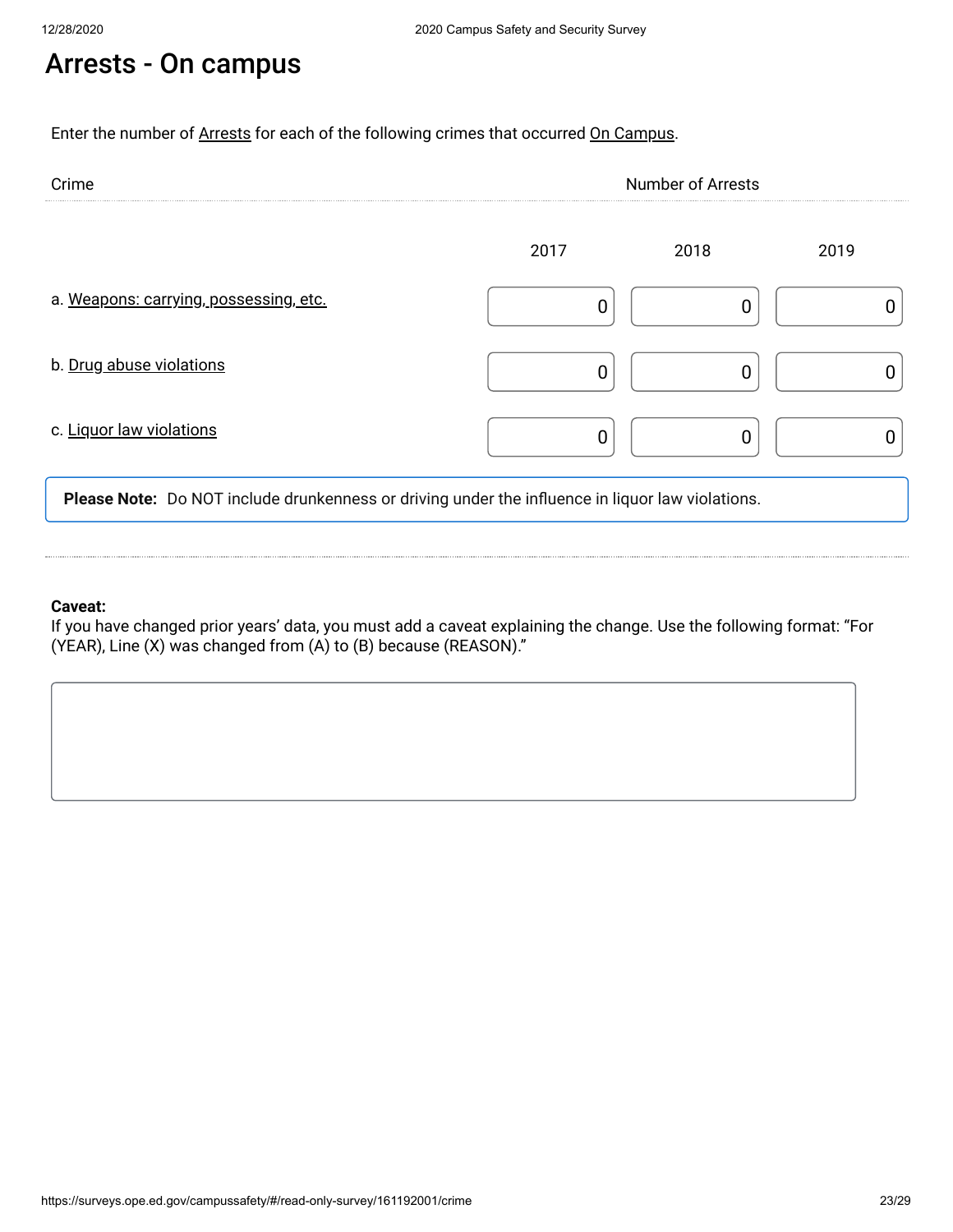# Arrests - Noncampus

Enter the number of Arrests for each of the following crimes that occurred in or on Noncampus buildings or property.

| Crime                                  | <b>Number of Arrests</b> |      |      |
|----------------------------------------|--------------------------|------|------|
|                                        | 2017                     | 2018 | 2019 |
| a. Weapons: carrying, possessing, etc. |                          |      |      |
| b. Drug abuse violations               |                          |      |      |
| c. Liquor law violations               |                          |      |      |

**Please Note:** Do NOT include drunkenness or driving under the influence in liquor law violations.

#### **Caveat:**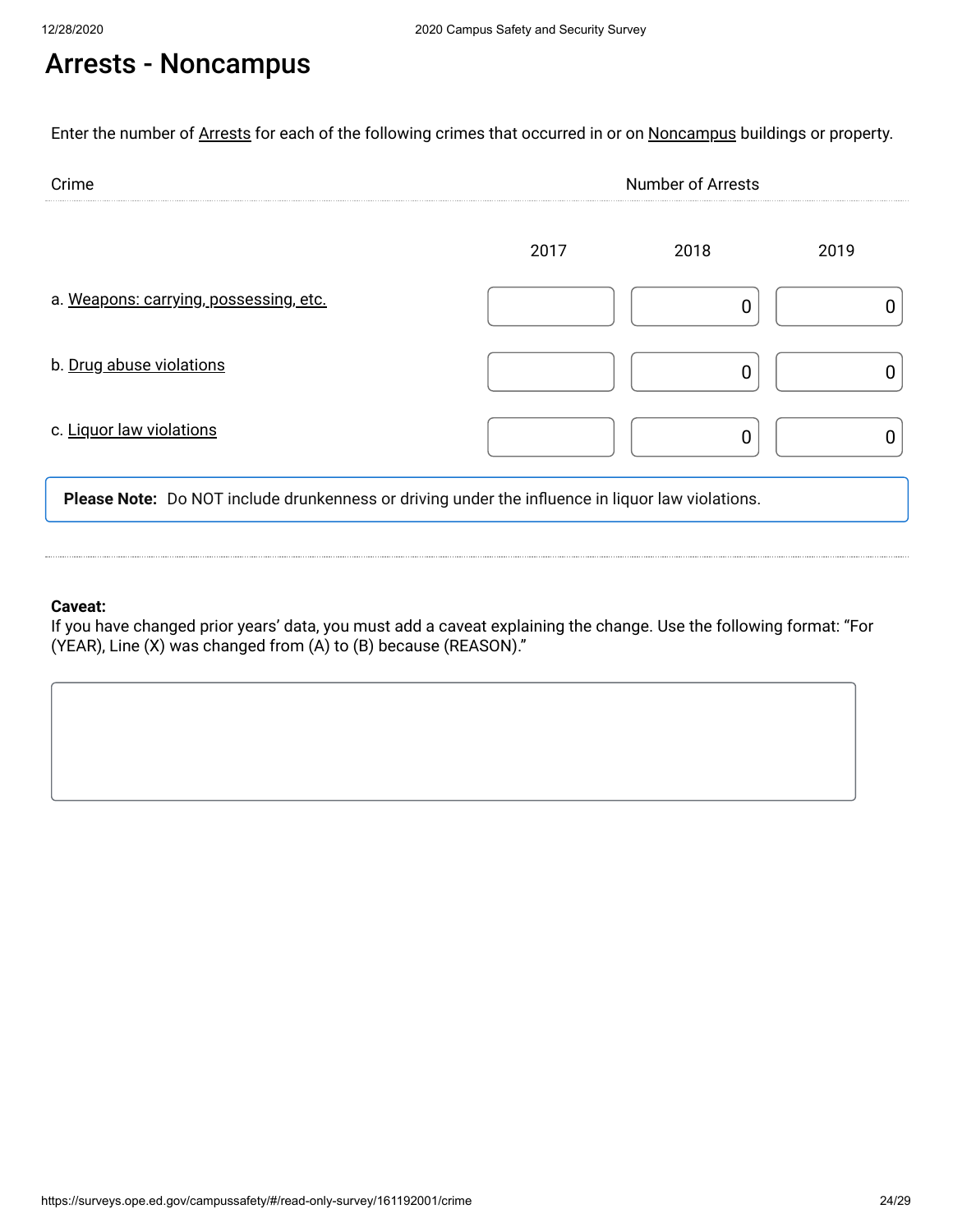# Arrests - Public Property

Enter the number of Arrests for each of the following crimes that occurred on Public Property.

| Crime                                  | <b>Number of Arrests</b> |      |      |
|----------------------------------------|--------------------------|------|------|
|                                        | 2017                     | 2018 | 2019 |
| a. Weapons: carrying, possessing, etc. |                          |      |      |
| b. Drug abuse violations               |                          |      |      |
| c. Liquor law violations               |                          |      |      |

**Please Note:** Do NOT include drunkenness or driving under the influence in liquor law violations.

#### **Caveat:**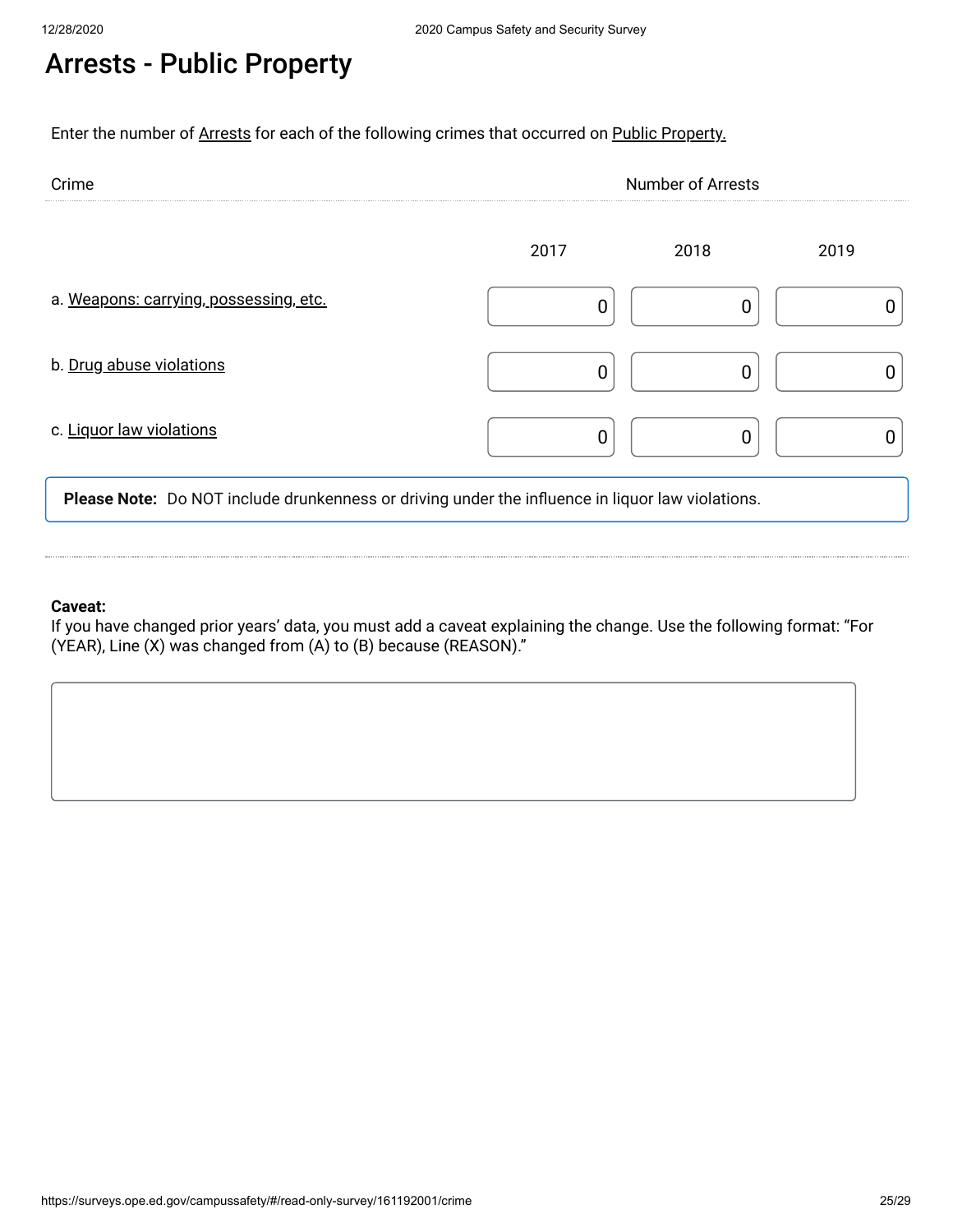# Disciplinary Actions - On Campus

Enter the number of persons <u>referred for disciplinary action</u> for crimes that occurred <u>On Campus</u> for each of the following categories.

Do not include disciplinary actions that were strictly for school policy violations.

If the disciplinary action is the result of an arrest, please do not count it here; count the violation as 1 arrest.

| Crime                                  | Number of persons referred for<br><b>Disciplinary Action</b> |      |      |
|----------------------------------------|--------------------------------------------------------------|------|------|
|                                        | 2017                                                         | 2018 | 2019 |
| a. Weapons: carrying, possessing, etc. |                                                              |      |      |
| b. Drug abuse violations               |                                                              |      |      |
| c. Liquor law violations               |                                                              |      |      |

**Please Note:** Do NOT include drunkenness or driving under the influence in liquor law violations.

#### **Caveat:**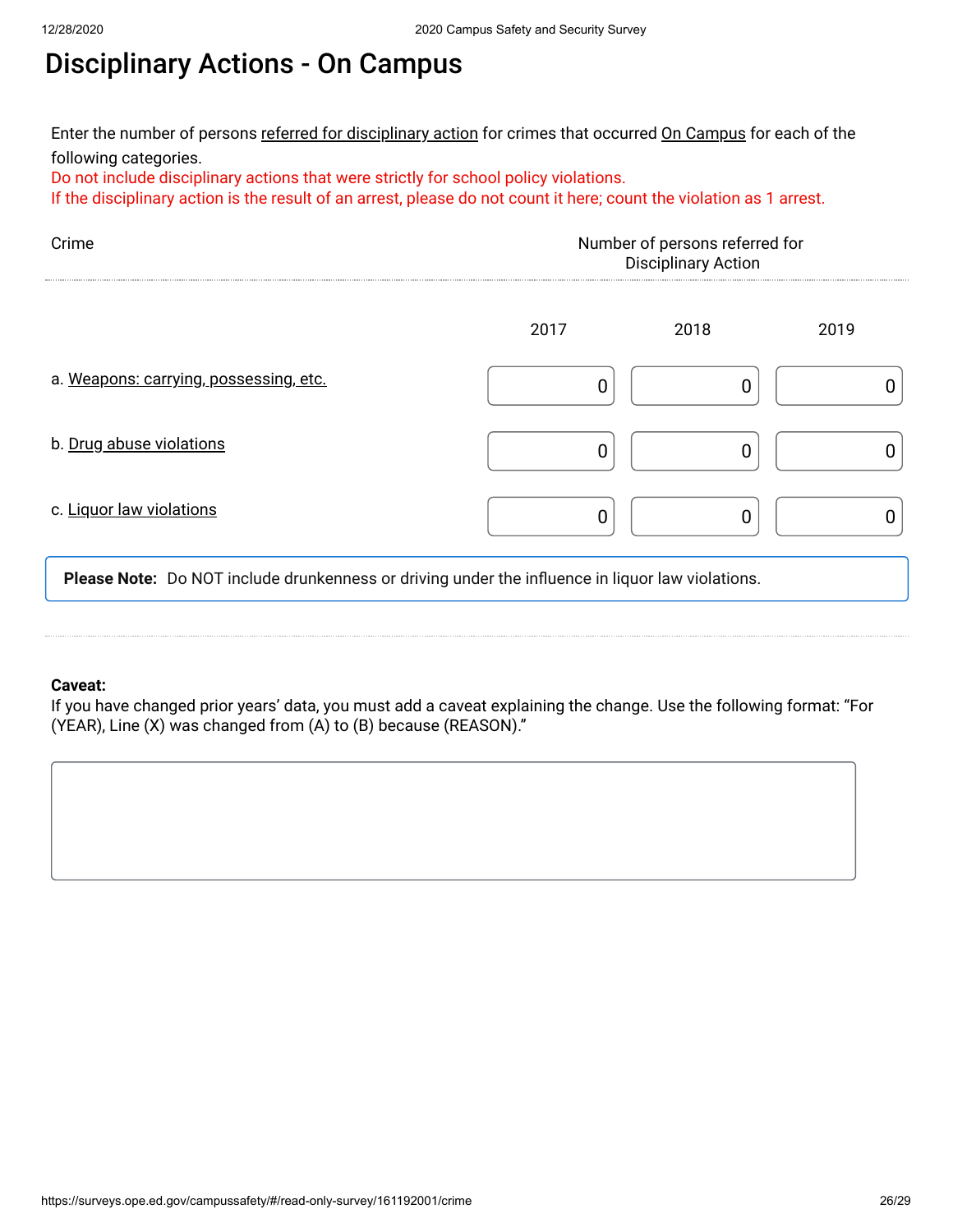### Disciplinary Actions - Noncampus

Enter the number of persons <u>referred for disciplinary action</u> for crimes that occurred in or on <u>Noncampus</u> buildings or property for each of the following categories.

Do not include disciplinary actions that were strictly for school policy violations.

If the disciplinary action is the result of an arrest, please do not count it here; count the violation as 1 arrest.

| Crime                                  | Number of persons referred for<br><b>Disciplinary Action</b> |      |      |
|----------------------------------------|--------------------------------------------------------------|------|------|
|                                        | 2017                                                         | 2018 | 2019 |
| a. Weapons: carrying, possessing, etc. |                                                              |      |      |
| b. Drug abuse violations               |                                                              |      |      |
| c. Liquor law violations               |                                                              |      |      |

**Please Note:** Do NOT include drunkenness or driving under the influence in liquor law violations.

#### **Caveat:**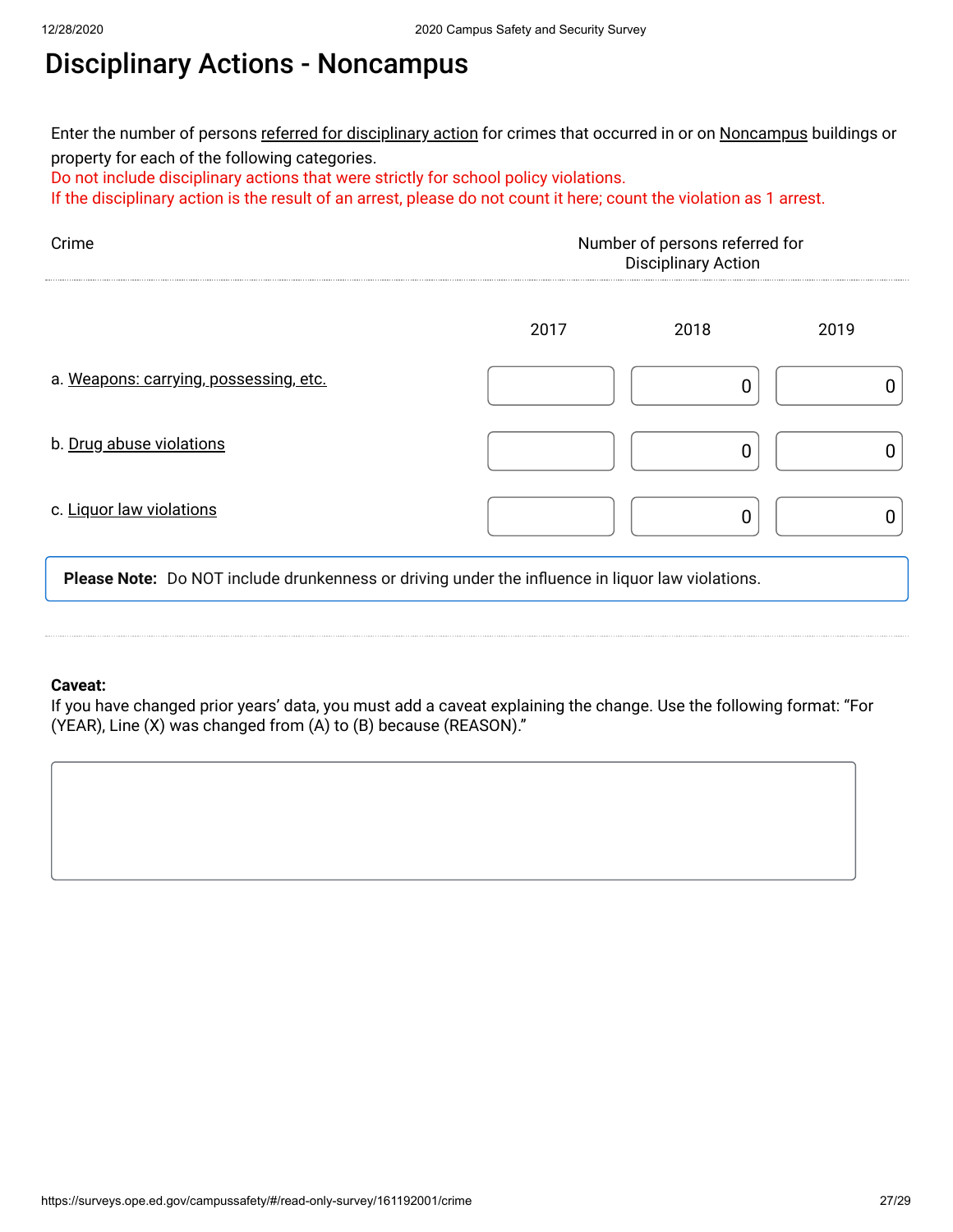# Disciplinary Actions - Public Property

Enter the number of persons <u>referred for disciplinary action</u> for crimes that occurred on <u>Public Property</u> for each of the following categories.

Do not include disciplinary actions that were strictly for school policy violations.

If the disciplinary action is the result of an arrest, please do not count it here; count the violation as 1 arrest.

| Number of persons referred for<br><b>Disciplinary Action</b> |      |      |
|--------------------------------------------------------------|------|------|
| 2017                                                         | 2018 | 2019 |
|                                                              |      |      |
|                                                              |      |      |
|                                                              |      |      |
|                                                              |      |      |

**Please Note:** Do NOT include drunkenness or driving under the influence in liquor law violations.

#### **Caveat:**